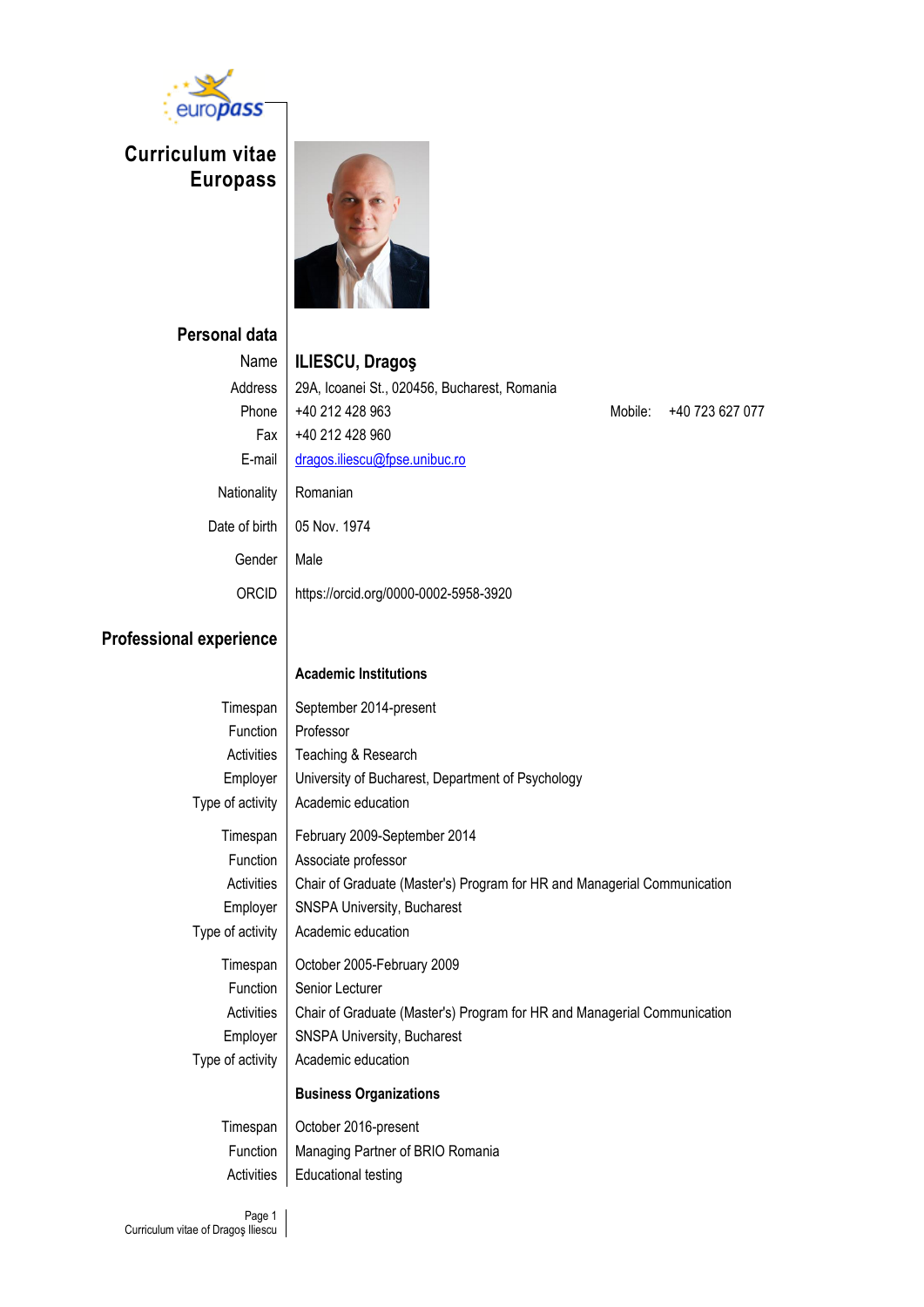| Employer           | <b>BRIO Romania</b>                                                                |
|--------------------|------------------------------------------------------------------------------------|
| Type of activity   | Assessment in education, R&D                                                       |
| Timespan           | February 2012-January 2014                                                         |
| Function           | Managing Director of "42" Romania, the approved SHL Distributor for Romania        |
| Activities         | Management consulting                                                              |
| Employer           | 42 Romania, the approved SHL Distributor                                           |
| Type of activity   | Assessment and consulting                                                          |
| Timespan           | June 2000-February 2012                                                            |
| Function           | Managing Partner, Testcentral Romania, the Romanian test publisher                 |
| Activities         | Test publishing / consulting / research                                            |
| Employer           | <b>Testcentral Romania</b>                                                         |
| Type of activity   | Assessment, R&D adaptation, development, and publishing of psychological measures  |
|                    | <b>International Associations</b>                                                  |
| Timespan/ Function | July 2016-July 2018 / President of the International Test Commission (ITC)         |
| Timespan/ Function | July 2014-July 2016 / President-Elect of the International Test Commission (ITC)   |
| Timespan/ Function | July 2010-July 2014 / Secretary-General of the International Test Commission (ITC) |
|                    |                                                                                    |

### **Education**

| Timespan                                             | 1998-2003                                                                      |
|------------------------------------------------------|--------------------------------------------------------------------------------|
| Qualification                                        | PhD in Psychology                                                              |
| Study domain                                         | Organizational Psychology                                                      |
| Name of institution                                  | Faculty of Psychology, Babes-Bolyai University, Cluj-Napoca                    |
| Level in national or international<br>classification | <b>PhD</b>                                                                     |
| Timespan                                             | 1993-1997                                                                      |
| Qualification                                        | Licensed in Psychology-Sociology                                               |
| Study domain                                         | Psychology / Sociology                                                         |
| Name of institution                                  | Faculty of Psychology-Sociology, National Institute of Intelligence, Bucharest |
| Level in national or international<br>classification | BA                                                                             |

### **Professional abilities / experience / relevant clients**

Intensive consultancy activities in hundreds of projects over the past 15 years, mainly centered on organizational (HR) topics. Expertise in applied psychology, mainly in psychological assessment, consumer psychology and marketing research.

## Mother tongue **Romanian & German**

Languages spoken  $Self-assessme$ **European Level** 

| ssessment      | Understanding |  |                                                                 | <b>Speaking</b> |  |             |                    | Writing        |  |
|----------------|---------------|--|-----------------------------------------------------------------|-----------------|--|-------------|--------------------|----------------|--|
| ean Level(*)   | Listening     |  | Reading                                                         | Conversation    |  | Oral speech | Written expression |                |  |
| Romanian       | C2            |  | C2                                                              | C2              |  | C2          |                    | C2             |  |
| <b>English</b> | C2            |  | C2                                                              | C <sub>2</sub>  |  | C2          |                    | C <sub>2</sub> |  |
| German         | C2            |  | C2                                                              | C2              |  | C2          |                    | C2             |  |
|                |               |  | $\mathcal{L}$ I could be the Organization France can Defense on |                 |  |             |                    |                |  |

*(\*) Level in the Common European Referenc[e.](http://europass.cedefop.europa.eu/LanguageSelfAssessmentGrid/ro)*

Computer skills  $\vert$  Fluent as a programmer in a number of programming languages (C++, php etc.)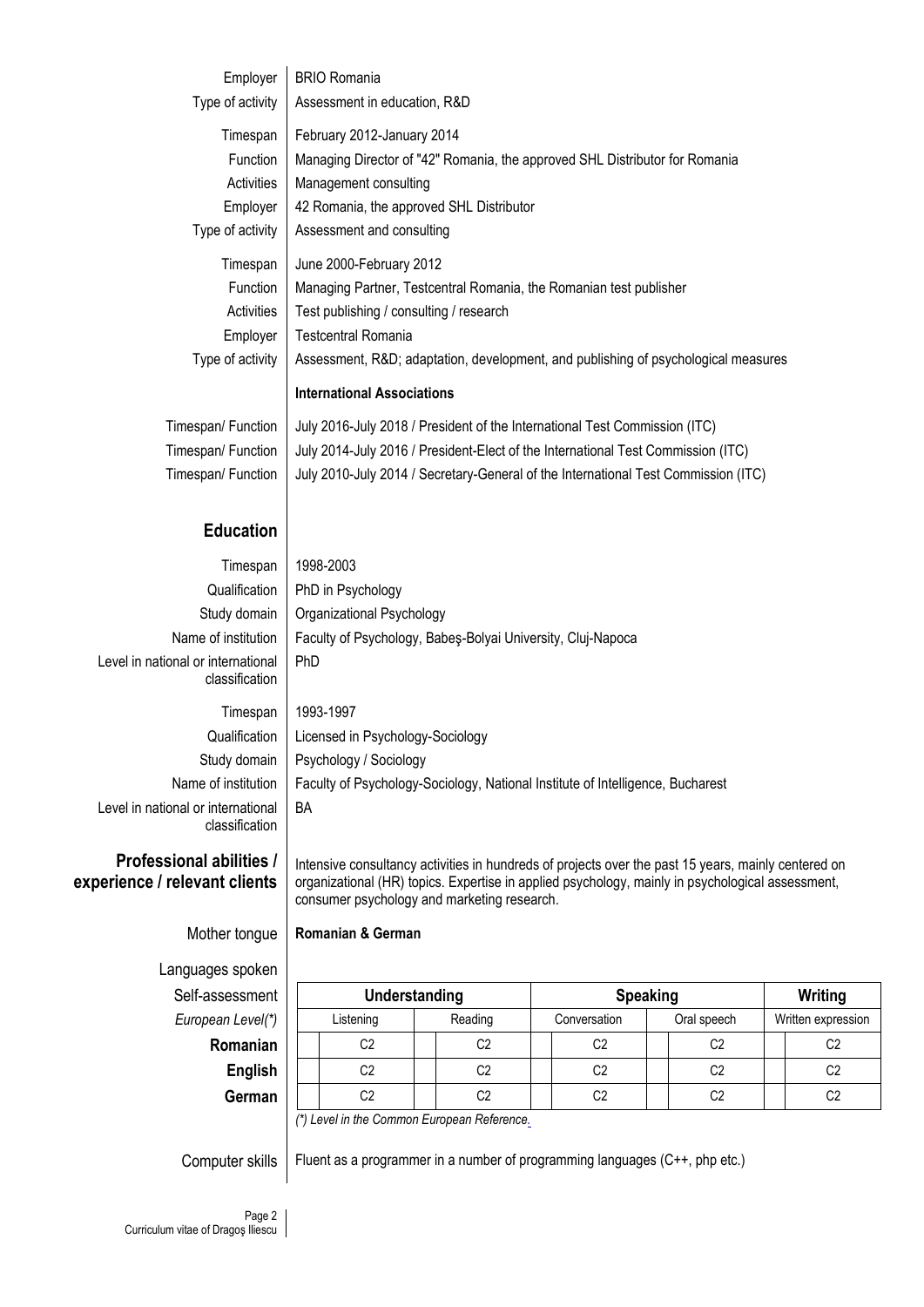| <b>Membership in professional</b>             | Member (Past-President) of the ITC (International Test Commission)                                                                                                                                                                                                                             |  |  |  |  |  |
|-----------------------------------------------|------------------------------------------------------------------------------------------------------------------------------------------------------------------------------------------------------------------------------------------------------------------------------------------------|--|--|--|--|--|
| bodies                                        | Member of SIOP (Society for Industrial-Organizational Psychology)                                                                                                                                                                                                                              |  |  |  |  |  |
|                                               | Member of APA (American Psychological Association)                                                                                                                                                                                                                                             |  |  |  |  |  |
|                                               | Member of EAWOP (European Association for Work and Organizational Psychology)                                                                                                                                                                                                                  |  |  |  |  |  |
|                                               | Member of IAAP (International Association of Applied Psychology)                                                                                                                                                                                                                               |  |  |  |  |  |
|                                               | Member of ISSS (International Society for the Scientific Study of Subjectivity)                                                                                                                                                                                                                |  |  |  |  |  |
|                                               | Member of ENOP (European Network for Organizational Psychology)                                                                                                                                                                                                                                |  |  |  |  |  |
|                                               | Member (Past-President) of APIO (Romanian Association for Work/Industrial Psychology)                                                                                                                                                                                                          |  |  |  |  |  |
| <b>Editorial activity</b>                     | Associate Editor for the European Journal of Psychological Assessment: 2016-present.                                                                                                                                                                                                           |  |  |  |  |  |
|                                               | Member on the editorial board of African Journal of Psychological Assessment (AJOPA): 2018-                                                                                                                                                                                                    |  |  |  |  |  |
|                                               | Member on the editorial board of Psihologia Resurselor Umane, official publication of the Romanian<br>Association for Work/Industrial Psychology (APIO, Asociația de Psihologie Industrială și<br>Organizațională): 2003-.                                                                     |  |  |  |  |  |
|                                               | Member on the editorial board of the African Journal of Psychological Assessment: 2018-.                                                                                                                                                                                                       |  |  |  |  |  |
|                                               | Member on the editorial board of Operant Subjectivity, official publication of the International Society<br>for the Scientific Study of Subjectivity: 2003-2014.                                                                                                                               |  |  |  |  |  |
|                                               | Member on the editorial board of Bollettino di Psicologia Applicata (Italian Journal of Applied<br>Psychology): 2012-2014.                                                                                                                                                                     |  |  |  |  |  |
| Academic research and<br>development projects | Project Director (Nationally funded project): Rolul reprezentarii metaforice ca vehicul de transmitere a<br>semnificatiilor in fenomenele organizationale [The role of metaphoric representations as a vehicle in<br>organizational phenomena]. Funded by CNCSIS, 2006-2007. Project code 118. |  |  |  |  |  |
|                                               | Project Director (Nationally funded project): Comunicarea organizationala in analiza si controlul<br>fenomenelor de stres ocupational [Organizational communication in the analysis and control of<br>occupational stress]. Funded by CNCSIS, 2009-2010. Project code 446.                     |  |  |  |  |  |
|                                               | Project Director (Nationally funded project): Stilul de invatare si temperamentul scolarilor -<br>instrumente pentru o educatie creativa [Student learning style and temperament - instruments for a<br>creative education]. Funded by POSDRU/87/1.3/S/61341, 2010-2013.                       |  |  |  |  |  |
|                                               | Project Director (Nationally funded project): E.H.R. - Antreprenoriat pentru resurse umane<br>[Entrepreneurship for Human Resources]. Funded by POSDRU/92/3.1/S/53763, 2010-2013.                                                                                                              |  |  |  |  |  |
| <b>Published papers and books</b>             | Butucescu, A., & Iliescu, D. (2018). Patterns of Change in Fairness Perceptions During the Hiring<br>Process: A Conceptual Replication in a Controlled Context. International Journal of Selection and<br>Assessment, 26(2-4), 196-201. DOI: 10.1111/ijsa.12227                                |  |  |  |  |  |
|                                               | Maricutoiu, P. L., Payne, B. K., & Iliescu, D. (2019). It works both ways: Enhancing explicit self-esteem<br>using the self-reference task. Journal of Experimental Social Psychology, 80(1), 8-16. DOI:<br>10.1016/j.jesp.2018.08.017                                                         |  |  |  |  |  |
|                                               | Ispas, S. A., & Iliescu, D. (2018). The Romanian Adaptation of the Survey Work-Home Interaction,<br>NijmeGen. Evaluation & the Health Professions (online before print). DOI:<br>10.1177/0163278718791303                                                                                      |  |  |  |  |  |
|                                               | Fischmann, G., De Witte, H., Sulea, C., & Iliescu, D. (2018). Qualitative job insecurity and in-role<br>performance: a bidirectional longitudinal relationship? European Journal of Work and Organizational<br>Psychology, 27(5), 603-615. DOI: 10.1080/1359432X.2018.1504769                  |  |  |  |  |  |
|                                               |                                                                                                                                                                                                                                                                                                |  |  |  |  |  |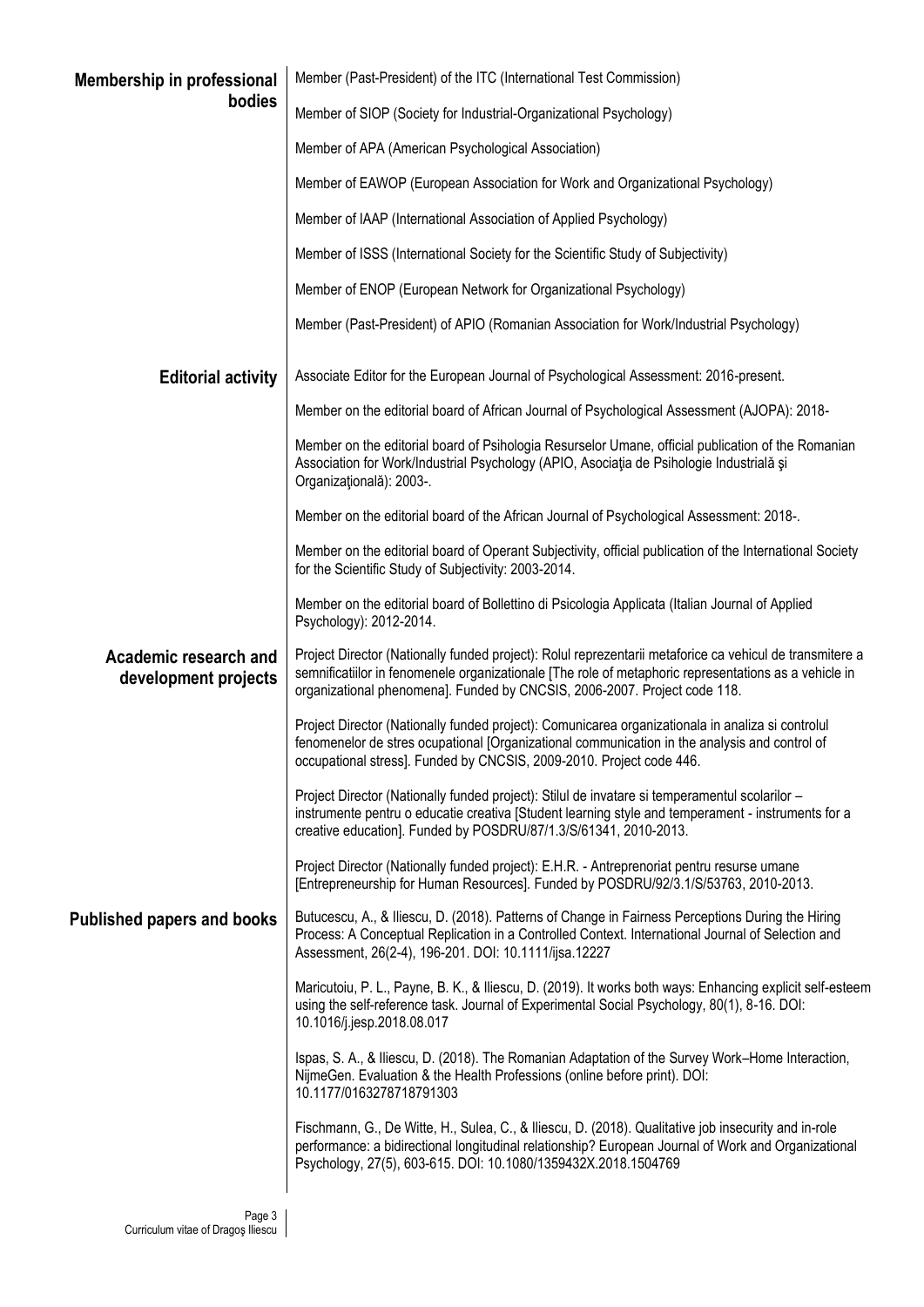Iliescu, D. & Ispas, D. (2018). Changing relationships within the testing ecosystem. In J. Scott, D. Bartram, & D. H. Reynolds (Eds.) Next Generation Technology-Enhanced Assessment: Global Perspectives on Occupational and Workplace Testing (pp. 139-170). Cambridge: Cambridge University Press.

Iliescu, D., & Ion, A. (2018). Interpretarea scorurilor la testele psihologice [Interpretation of scores to psihological tests]. In V. Enea, & I. Dafinoiu (Eds.), Evaluarea Psihologică: Manualul Psihologului Clinician [Psychological Assessment: Manual for Clinical Psychologists] (pp. 88-120). Iași: Polirom.

Kluemper, D. H., Mossholder, K. W., Ispas, D., Bing, M. N., Iliescu, D., & Ilie, A. (2018). When Core Self-Evaluations Infuence Employees' Deviant Reactions to Abusive Supervision: The Moderating Role of Cognitive Ability. Journal of Business Ethics (online before print). DOI: 10.1007/s10551-018- 3800-y

Butucescu, A., & Iliescu, D. (2018). Un model dinamic al percepției corectitudinii procesului de evaluare. In V. P. Glăveanu, & A. Chiracu (Eds.). Studii de Psihologia Educației (pp. 107-120). București: Editura Universitară.

Ion, A, Nye, C. D., & Iliescu. D. (2017). Age and Gender Differences in the Variability of Vocational Interests. Journal of Career Assessment, Online before print. DOI: 10.1177/1069072717748646

Ispas, S.-A. & Iliescu, D. (2017). Work-life interaction as a mediator between work factors and outcomes. Psihologia Resurselor Umane, 15(2), 106-124. DOI: 10.24837/pru.2017.2.478

Zanfirescu, S. A, Butucescu, A., Iliescu, D. (2017). Empirical exploration of the circumplex model and subjective well-being on employees. Psihologia Resurselor Umane, 15(2), 125-137. DOI: 10.24837/pru.2017.2.479

Iliescu, D., Dinca, M., & Bond, M. H. (2017). The Increment of Social Axioms over Broad Personality Traits in the Prediction of Dyadic Adjustment: An Investigation Across Four Ethnic Groups. European Journal of Personality, 31(6), 630-641. DOI: 10.1002/per.2131

Iliescu, D. (2017). Adapting Tests in Linguistic and Cultural Situations. Cambridge, UK: Cambridge University Press.

Iliescu, D., Macsinga, I., Sulea, C., Fischmann, G., Vander Elst, T., & De Witte, H. (2017). The fivefactor traits as moderators between job insecurity and health: A vulnerability-stress perspective. Career Development International, 22(4), 399-418. DOI: https://doi.org/10.1108/CDI-08-2016-0146

Ion, A., & Iliescu, D. (2017). The measurement equivalence of personality measures across high- and low-stake test taking settings. Personality and Individual Differences, 110, 1-6. DOI: http://dx.doi.org/10.1016/j.paid.2017.01.008

Butucescu, A., Zanfirescu, A. S., & Iliescu, D. (2017). Construct validity of the IWP Multi-Affect Indicator scale in Romanian work environment. Psihologia Resurselor Umane, 15(1), 42-55.

Ion, A., Iliescu, D., Ratanadilok, K., Rana, N., Widyanti, A., & Aldhafri, S. (2017). A Cross-Cultural Analysis of Personality Structure through the Lens of the HEXACO Model. Journal of Personality Assessment, 99(1), 25-34. DOI: 10.1080/00223891.2016.1187155

Virga, D., & Iliescu, D. (2016). The well-being of Romanian workers in Spain: antecedents and moderators. European Journal of Work and Organizational Psychology. DOI: 10.1080/1359432X.2016.1225728

Ion, A., Zugec, L., Sulea, C., Ilie, A., Ispas, D., & Iliescu, D. (2016). Industrial Organizational Psychology in Romania. The Industrial Organizational Psychologist, 54, 1-4.

Evers, A., McCormick, C. M., Hawley, L. R., Muniz, J., Balboni, G., Bartram, D., Buben, D., Egeland, J., El-Hassan, K., Fernandez-Hermida, J. R., Fine, S., Frans, O., Gintiliene, G., Hagemeister, C., Halama, P., Iliescu, D., Jaworowska, A., Jimenez, P., Manthouli, M., Matesic, K., Michaelsen, L., Mogaji, A., Morley-Kirk, J., Rozsa, S., Rowlands, L., Schittekatte, M., Sumer, H. C., Suwartono, T., Urbanek, T., Wechsler, S., Zelenevska, T., Zanev, S., & Zhang, J. (2016). Testing Practices and Attitudes Toward Tests and Testing: An International Survey. International Journal of Testing, 17(2), 158-190.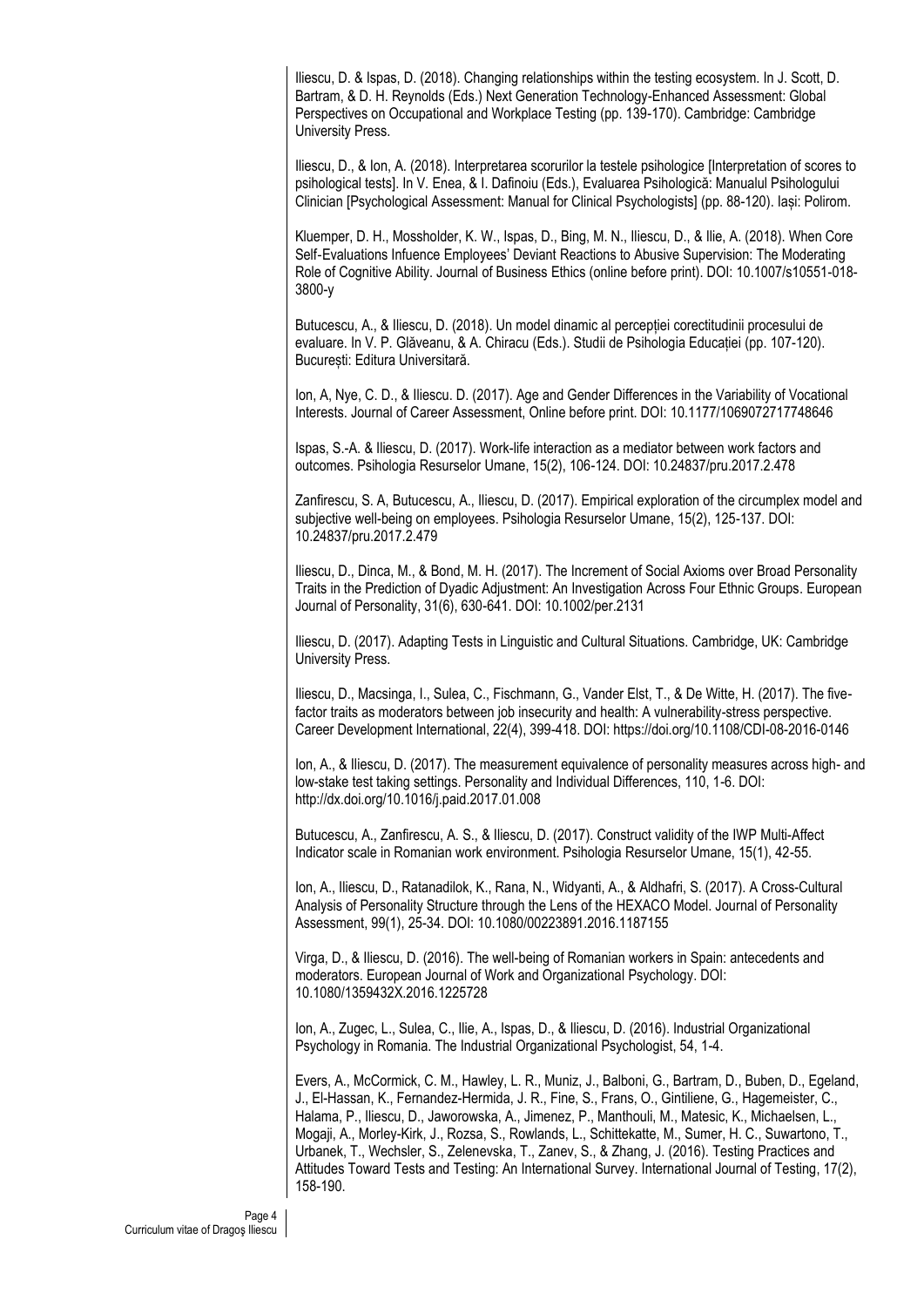Iliescu, D., Ilie, A., Ispas, D., Dobrean, A., & Clinciu, A. (2016). Sex differences in intelligence: A multimeasure approach using nationally representative samples from Romania. Intelligence, 58, 54-61. DOI: 10.1016/j.intell.2016.06.007

Leong, F. T. L., Bartram, D., Cheung, F. M., Geisinger, K. F., & Iliescu, D. (Eds.) (2016). The ITC International Handbook of Testing and Assessment. Oxford: Oxford University Press.

Iliescu, D., & Ispas, D. (2016). Personality Assessment. In F. T. L. Leong, D. Bartram, F. M. Cheung, K. F. Geisinger, & D. Iliescu (Eds.), The ITC International Handbook of Testing and Assessment (pp. 134-146). Oxford: Oxford University Press.

Oakland, T., & Iliescu, D. (2016). Ethical Standards, Guidelines and Related Issues Pertinent to International Testing and Assessment. In F. T. L. Leong, D. Bartram, F. M. Cheung, K. F. Geisinger, & D. Iliescu (Eds.), The ITC International Handbook of Testing and Assessment (pp. 425-437). Oxford: Oxford University Press.

Ion, A., Iliescu, D., Ilie, A., & Ispas, D. (2016). The emic–etic approach to personality measurement in personnel selection. Personality and Individual Differences, 97, 55-60. DOI: 10.1016/j.paid.2016.02.082

Sarbescu, P., & Iliescu. D. (2015). Traffic Offenses. In W. G. Jennings (Ed.). The Encyclopedia of Crime and Punishment. Malden, MA: Wiley-Blackwell.

David, D., Iliescu, D., Matu, S., & Balaszi, R. (2015). The national psychological/personality profile of Romanians: An in depth analysis of the regional national psychological/personality profile of Romanians. Romanian Journal of Applied Psychology, 17(2), 34-44.

Fischmann, G., Sulea, C., Kovacs, P., Iliescu, D., & DeWitte, H. (2015). Qualitative and quantitative job insecurity: relations with nine types of performance. Psihologia Resurselor Umane, 13(2), 152-164.

Oprea, B., & Iliescu, D. (2015). Burnout and job insecurity: the mediating role of job crafting. Psihologia Resurselor Umane, 13(2), 232-244.

David., I., & Iliescu, D. (2015). Inventarul Psihologic California [The California Psychological Inventory]. In Iliescu, D., & Sulea, C. (Eds.). Tratat de Psihodiagnostic a Personalitatii [Handbook of Personality Psychology] (pp. 29-68). Iasi: Polirom.

Iliescu, D., & Sulea, C. (2015). Tratat de Psihodiagnostic al Personalitatii [Handbook of Personality Psychology]. Iasi: Polirom.

Iliescu, D., & Sulea, C. (2015). Introducere [Introduction]. In Iliescu, D., & Sulea, C. (Eds.). Tratat de Psihodiagnostic al Personalitatii [Handbook of Personality Psychology] (pp. 20-28). Iasi: Polirom.

Iliescu, D. (2015). Abilitatile digitale ale generatiei Y ca baza a deprinderilor pentru secolul 21 [Digital Abilities of the Y Generation as 21st Century Skills]. In Stoian, M., & Gavrila, B. (Eds.). Romania Noului Val (pp. 302-309). Bucuresti: Foreign Policy.

Iliescu, D., Ion, A., & Nedelcea, C. (2015). Evaluarea psihologică în context organizational [Assessment in the organizational context]. În I. Ciorbea (Ed.). Evaluarea psihologică aplicată: Repere teoretice și practice [Applied Psychological Assessment: Theory and Practice] (pp. 407-546). București: Editura Trei.

Virga, D., Horga, A., & Iliescu, D. (2015). Work-Life Imbalance as a Moderator in the Relationship Between Resources and Work Engagement. Journal of Personnel Psychology, 14(2), 80-90. DOI: 10.1027/1866-5888/a000135

Iliescu, D. (2015). Cum se înteleg rezultatele unui studiu din domeniul psihologiei interculturale [How to understand the results of a study in cross-cultural psychology]. Revista de Politica Ştiinței și Scientometrie, 4(2), 98-102.

Iliescu, D., Popa, M., & Dimache, R. (2015). Adaptarea românească a Setului International de Itemi de Personalitate: IPIP-Ro [The Romanian adaptation of the International Personality Item Pool: IPIP-Ro]. Psihologia Resurselor Umane, 13(1), 83-112.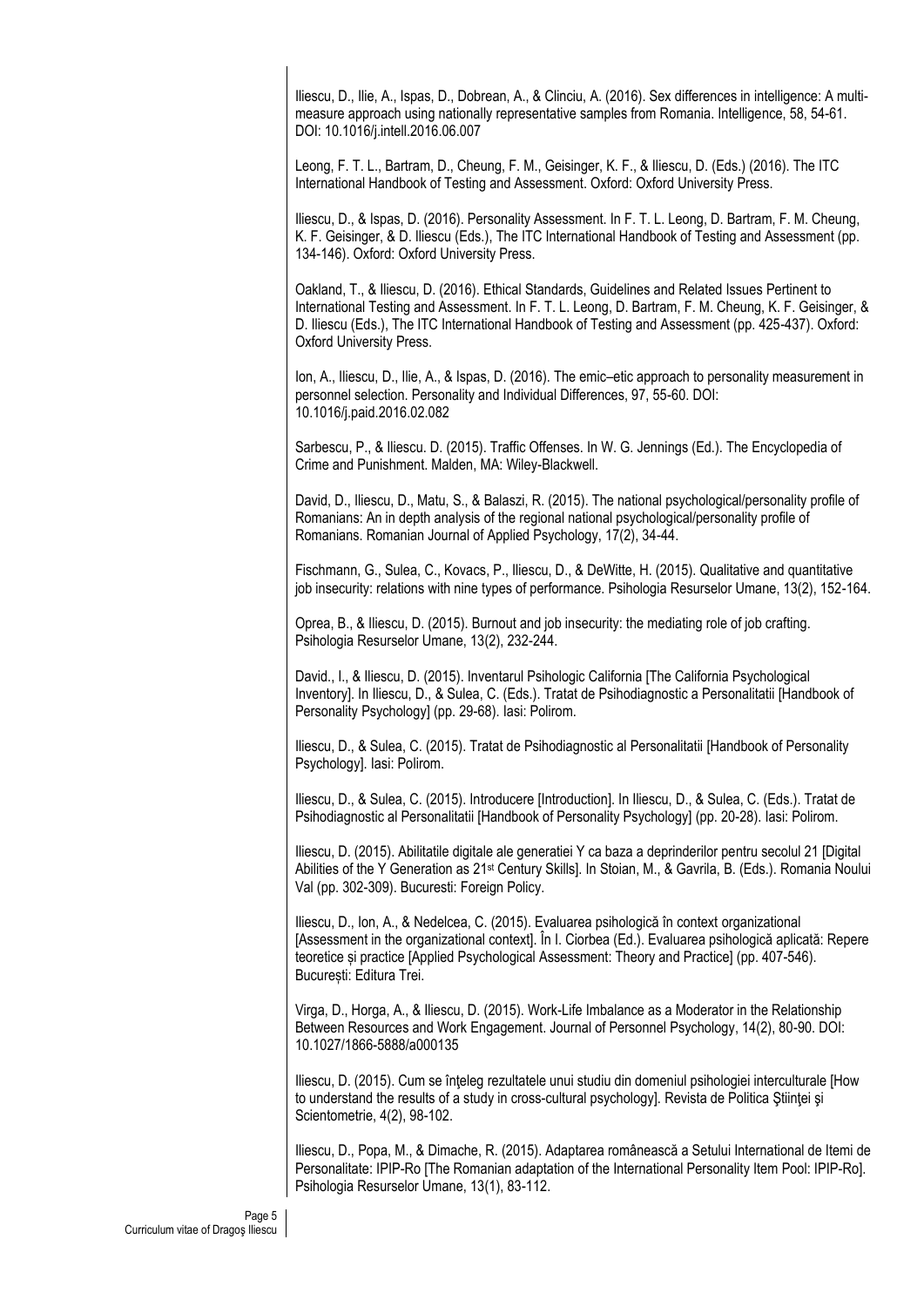Iliescu, D., Ispas, D., Sulea, C., & Ilie, A. (2015). Vocational Fit and Counterproductive Work Behaviors: A Self-Regulation Perspective. Journal of Applied Psychology, 100(1), 21-39. DOI: 10.1037/a0036652

David, I., & Iliescu, D. (2014). Adaptarea în limba româna a Intelligenz-Struktur-Test (IST). Psihologia Resurselor Umane, 14(2), 174-185.

Tanculescu, L., & Iliescu, D. (2014). Adaptarea culturala a scalei Satisfacerea nevoilor psihologice la locul de munca în context românesc. Psihologia Resurselor Umane, 14(2), 130-146.

Ispas, D., Iliescu, D., Ilie, A., & Johnson, R.E. (2014). Exploring the Cross-Cultural Generalizability of the Five Factor Model of Personality: The Romanian NEO PI-R. Journal of Cross-Cultural Psychology, 47(7), 1074-1088. DOI: 10.1177/0022022114534769

Van den Broeck, A., Sulea, C., Vander Elst, T., Fischmann, G., Iliescu, D. & De Witte, H. (2014). The mediating role of psychological needs in the relation between qualitative job insecurity and counterproductive work behaviour. Career Development International, 19(5), 526-547. DOI: 10.1108/CDI-05-2013-0063

De Cuyper, N., Sulea, C., Philippaers, K., Fischmann, G., Iliescu, D., & De Witte, H. (2014). Perceived employability and performance: Moderation by felt job insecurity. Personnel Review, 43(4), 536-552. DOI: 10.1108/PR-03-2013-0050

Ispas, D., Iliescu, D., Ilie, A., Sulea, C., Askew, K., Rohlfs, J. T., & Whalen, K. (2014). Revisiting the relationship between impression management and job performance. Journal of Research in Personality, 51, 47-53. DOI: 10.1016/j.jrp.2014.04.010

Iliescu, D. (2013). Antreprenoriat pentru resurse umane: Un eseu despre utopie. In Cismaru, D. M. (Ed.). Antreprenoriatul si performanta in afaceri, 155-168. București: comunicare.ro.

Oakland, T., Iliescu, D., Chen, H.-Y., & Chen, J. H. (2013). Cross-National Assessment of Adaptive Behavior in Three Countries. Journal of Psychoeducational Assessment, 31, 435-447. DOI: 10.1177/0734282912469492

Iliescu, D. (2013). Temperamentul școlarilor din România. O investigație bazată pe două studii de validare. In Stanciu, S. (Ed.). Stilul de învățare și temperamentul școlarilor - instrumente pentru o educație creativă. București: comunicare.ro.

Iliescu, D., Ispas, D., Ilie, A., & Ion, A. (2013). The Structure of Vocational Interests in Romania. Journal of Counseling Psychology, 60, 294-302. DOI: 10.1037/a0032199

Iliescu, D., Ilie, A., Ispas, D., & Ion, A. (2013). Examining the psychometric properties of the Mayer-Salovey-Caruso Emotional Intelligence Test: Findings from an Eastern European Culture. European Journal of Psychological Assessment, 29, 121-128. DOI: 10.1027/1015-5759/a000132

Iliescu, D., & Sârbescu, P. (2013). The relationship of dangerous driving with traffic offenses: A study on an adapted measure of dangerous driving. Accident Analysis and Prevention, 51, 33-41. DOI: 10.1016/j.aap.2012.10.014

Liepmann, D., Beauducel, A., Brocke, B., Amthauer, R., Iliescu, D., & Miron. A. (2012). Intelligence Structure Test 2000 R: Manual for the Romanian version. Bucharest: OS Romania.

Tellegen, P. J., Laros, J. A., & Iliescu, D. (2012). The Snijders-Oomen Nonverbal Intelligence Test: Technical manual for the Romanian version. Bucharest: OS Romania.

Iliescu, D., & Ispas, D. (2012). Assessment based on personality tests. In Kaur, G., Awasthy, S., & Mandal, M. K. (Eds.). Psychometric Testing in Armed Forces: Issues and Challenges. New Delhi: Pentagon Press, 118-144.

Elosua, P., & Iliescu, D. (2012). Tests in Europe: Where We Are and Where We Should Go. International Journal of Testing, 12, 157-175.

Iliescu, D., Ilie, A., Ispas, D., & Ion, A. (2012). Emotional Intelligence in Personnel Selection: Applicant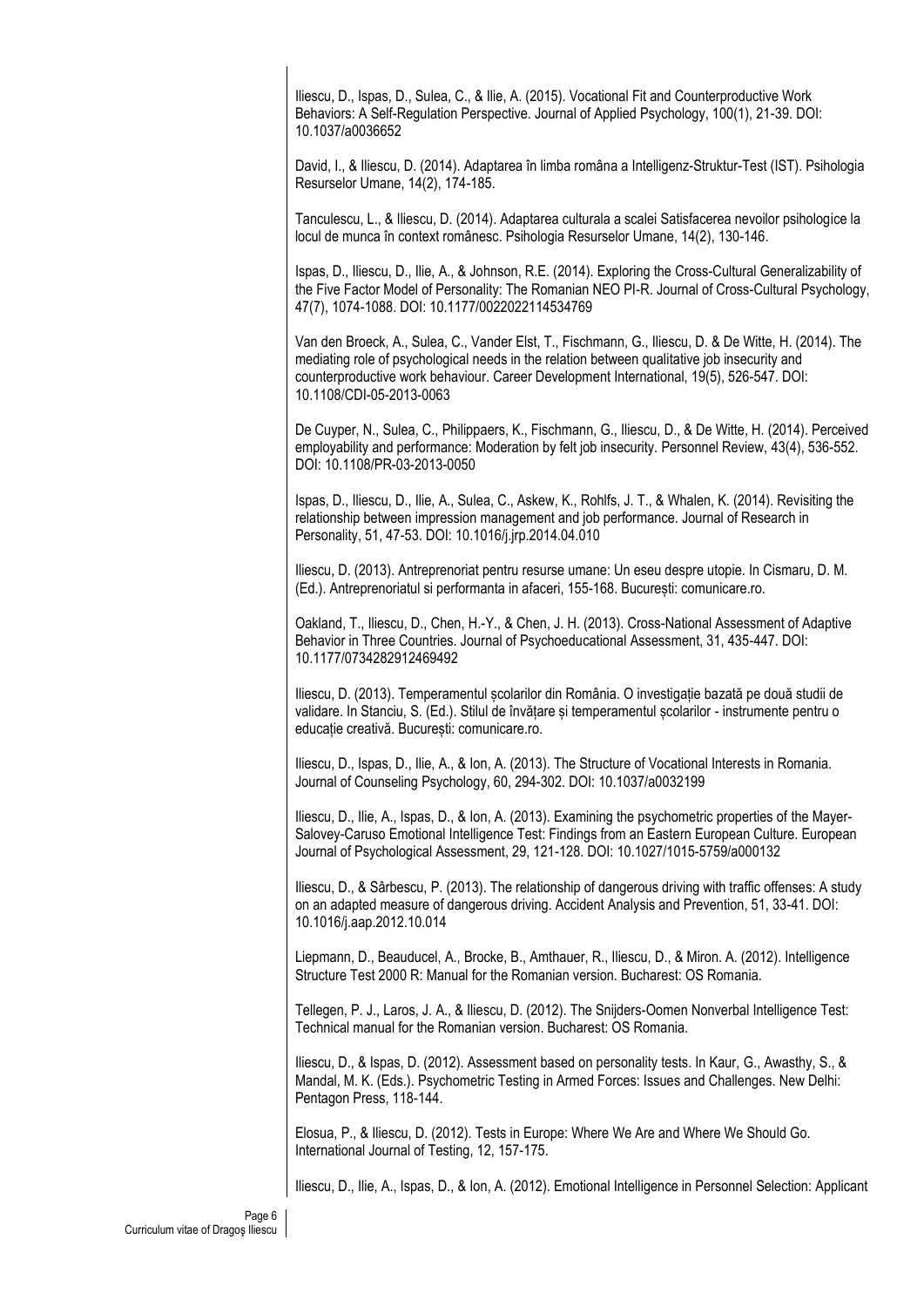Reactions, Criterion and Incremental Validity. International Journal of Selection and Assessment, 20(3), 347-358.

Evers, A., Muñiz, J., Bartram, D., Iliescu, D., (and 14 others) (2012). Testing Practices in the 21st Century: Developments and European Psychologists' Opinions. European Psychologist, 17(4), 300- 319.

Ilie, A., Penney, L., Ispas, D., & Iliescu, D. (2012). The Role of Trait Anger in the Relationship between Stressors and Counterproductive Work Behaviors: Convergent Findings from Multiple Studies and Methodologies. Applied Psychology: An International Review, 61(3), 415-436.

Iliescu, D. & Ilie, A. (2011). The relationship of occupational stress and emotional intelligence. Psihologia Resurselor Umane, 9 (1), 15-29.

Mayer, J. D., Salovey, P., Caruso, D. R., Iliescu, D., & Livinți, R. (2011). Technical Manual for the Mayer-Salovey-Caruso Emotional Intelligence Test in Romania. Cluj-Napoca: Odiseea.

Iliescu, D., Ilie, A., & Ispas, D. (2011). Examining the Criterion-Related Validity of the Employee Screening Questionnaire: A Three-Sample Investigation. International Journal of Selection and Assessment, 19(2), 222-228.

Westhoff, K., (2011). Interviul orientat spre decizie [The decision-oriented interview]. Cluj-Napoca: Odiseea. (translated into Romanian by Dragoş Iliescu, Adrian Brate).

Guan, Y., Bond, M. H., Dinca, M., Iliescu, D. (2010). Social axioms among Romanians: Structure and demographic differences. Revista de Psihologie Socială, 26(2), 49-60.

Iliescu, D., & Stanescu, D. (2010). The relationship of occupational stress, work values, job characteristics, organizational citizenship behavior and motivation in a Romanian sample. In Oral presentations of the 24th Annual Conference of the European Health Psychology Society, Psychology & Health, 25 (6), 15-100.

Iliescu, D., Livinti, R., & Pitariu, H. (2010). Adaptarea Job Stress Survey (JSS) în România: Implicații privind manifestări ale stresului ocupațional în România. Psihologia Resurselor Umane, 8 (1), 27-38.

Spielberger, C., Pitariu, H., Iliescu, D., Livinţi, R., & Hangan, M. (2010). Manual tehnic si interpretativ pentru JSS. Cluj-Napoca: Directprint.

Ispas, D., Iliescu, D., Ilie, A., & Johnson, R.E. (2010). Examining the Criterion Related Validity of the General Ability Measure for Adults: A two sample investigation. International Journal of Selection and Assessment, 18 (2), 226-229.

Ispas, D., Ilie, A., Iliescu, D., Johnson, R.E., & Harris, M.M. (2010). Fairness reactions to selection methods: A Romanian study. International Journal of Selection and Assessment, 18 (1), 102-110.

Holland, J. L., Fritzsche, B. A., Powell, A. B., Pitariu, H., Iliescu, D., & Vercellino, D. (2010). Ghid profesional de utilizare a SDS (Self-Directed Search) (adaptare după Holland, J. L., Powell, A. B., & Fritzsche, B. A.). Bucureşti: OS România.

Holland, J. L., Fritzsche, B. A., Powell, A. B., Pitariu, H., Iliescu, D., & Vercellino, D. (2010). Manual tehnic al SDS (Self-Directed Search) in România (adaptare după Holland, J. L., Powell, A. B., & Fritzsche, B. A.). Bucureşti: OS România.

Petre, D., Tureanu, V, & Iliescu, D. (2009). Values and Lifestyles of Young People in Romania: Results of Leo Youth Study. Revista Romana de Comunicare, 11(1), 161-174.

Petre, D., Tureanu, V., & Iliescu, D. (2009). Valuegraphic Convergences and Divergences in Romanian Youth: A segmentation by Q method. In D. C. Balaban & I. Hosu (Eds.). PR Trend: Society and Communication. Mittweida: Hochschulverlag Mittweida.

Poppleton, S., Jones, P., Vercellino, D., Iliescu, D., & Ţânculescu, L. (2009). Technical manual for the PASAT 2000 (Poppleton-Allen Sales Aptitude Test) in România. Cluj-Napoca: Odiseea.

Benton-Sivan, A., Livinţi, R., Iliescu, D., & Mindu, K. (2009). Technical manual for the BVRT (Benton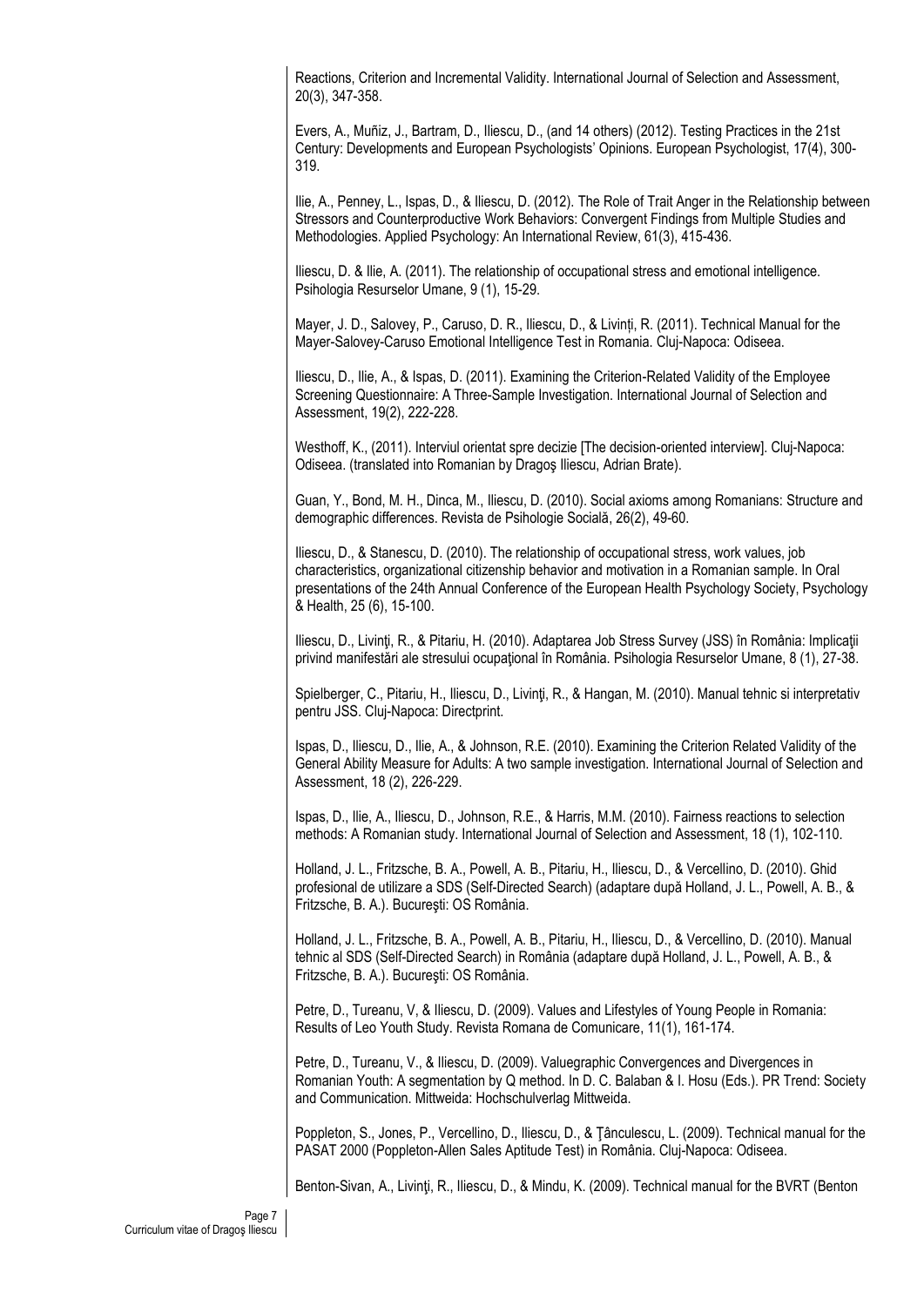Visual Retention Test) in România. Cluj-Napoca: Odiseea.

Ermert, C., Măciucă, I., & Iliescu, D. (trad.) (2009). Technical manual for the Scenotest in România. Cluj-Napoca: Odiseea.

Dula, C. S., Iliescu, D., & Ionescu, C. (2009). Indicatorul Dula privind sofatul periculos: manual tehnic [The Dula Dangerous Driving Index]. Cluj-Napoca: Sinapsis.

Pasquier, D., Livinți, R., & Iliescu, D. (2009). Testul de Evaluare Dinamică a Adaptabilității [Technical manual for the TEDE-6]. Cluj-Napoca: Odiseea.

BarOn, R., Livinti, R., & Iliescu, D. (2009). Technical manual for the EQ-i (Emotional Quotient Inventory) in Romania. Cluj-Napoca: Odiseea.

Iliescu, D. Ispas, D., & Harris, M. (2009). Social implications and ethics of testing. In M. Born, C.D. Foxcroft & R. Butter (Eds.), Online Readings in Testing and Assessment, International Test Commission, http://www.intestcom.org/Publications/ORTA.php.

Petre, D., Tureanu, V., & Iliescu, D. (2009). Valori şi stiluri de viaţă ale tinerilor din România: o cercetare exploratorie [Values and lifestyles of youth in Romania: an exploratory research]. Bucureşti: IAA Publishing.

Welsh, G. S., Gough, H. B., Hall, W. B., Bradley, P., Livinti, R., & Iliescu, D. (2009). Technical manual for the Barron-Welsh Art Scale. Cluj-Napoca: Odiseea.

Borgogni, L., Petita, L., Barbaranelli, C., Pitariu, H., Vercellino, D., & Iliescu, D. (2009). Technical manual for the Test of Motivational Orientation. Cluj-Napoca: Odiseea.

Westhoff, K., & Kluck, M. L. (2009). Raportul psihologic: redactare si evaluare [Psychological Reports: writing and assessing]. Cluj-Napoca: Odiseea. (translated into Romanian by Dragoş Iliescu, Mihaela Minulescu, Cătălin Nedelcea, Andrei Ion).

Francis, L. J., Ispas, D., Robbins, M., Ilie, A., & Iliescu, D. (2009). The Romanian Translation of the Francis Scale of Attitude Toward Christianity: Internal Consistency Reliability, Re-test Reliability and Construct Validity Among Undergraduate Students Within a Greek Orthodox Culture. Pastoral Psychology, 58, 49–54.

Oakland, T., Iliescu, D., Dinca, M., & Dempsey, A. (2008). Temperament styles of Romanian children. Revista de Psihologie Socială, 22 (2), 70-84.

Torrance, P. Iliescu, D. Dincă, M., & Panc, I. (2008). The Torrance Tests for Creative Thinking, Technical and Normative Manual. Cluj-Napoca: Odiseea.

Iliescu, D., Ionescu, M. A., & Stanciu, Şt. (2008). The role of the metaphoric representation as a vehicle for transmitting meaning in organizational phaenomena. Bucureşti: comunicare.ro.

Costa, P. T., McCrae, R. R., Iliescu, D., Minulescu, M., Nedelcea, C., & Ispas, D. (2008). Technical Manual for the NEO PI-R. Cluj-Napoca: Sinapsis.

Caprara, G. V., Barbaranelli, C., Steca, P., Pitariu, H., Vercellino, D., & Iliescu, D. (2008). Technical manual for the BFA adjective check-list. Cluj-Napoca: Odiseea.

Caprara, G. V., Barbaranelli, C., Borgogni, L., Pitariu, H., Vercellino, D., & Iliescu, D. (2008). Technical manual for the BFQ questionnaire. Cluj-Napoca: Odiseea.

Dincă, M. & Iliescu, D. (2008). Linking Social Axioms with Behavioral Indicators and Personality in a Romanian Population. În M. H. Bond, & K. Leung, Social Axioms. NY: Springers.

Sîntion, F. & Iliescu, D. (2008). Theories of leadership. In E. Avram şi C. Cooper, Organizationalmanagerial psychology: Current tendencies. Iași: Polirom.

Iliescu, D. (2008). Psychometric qualities of the ABCD-M (Chapter 5). In M. Minulescu, Tehnical and interpretative manual for the ABCD-M test. Cluj-Napoca: Odiseea.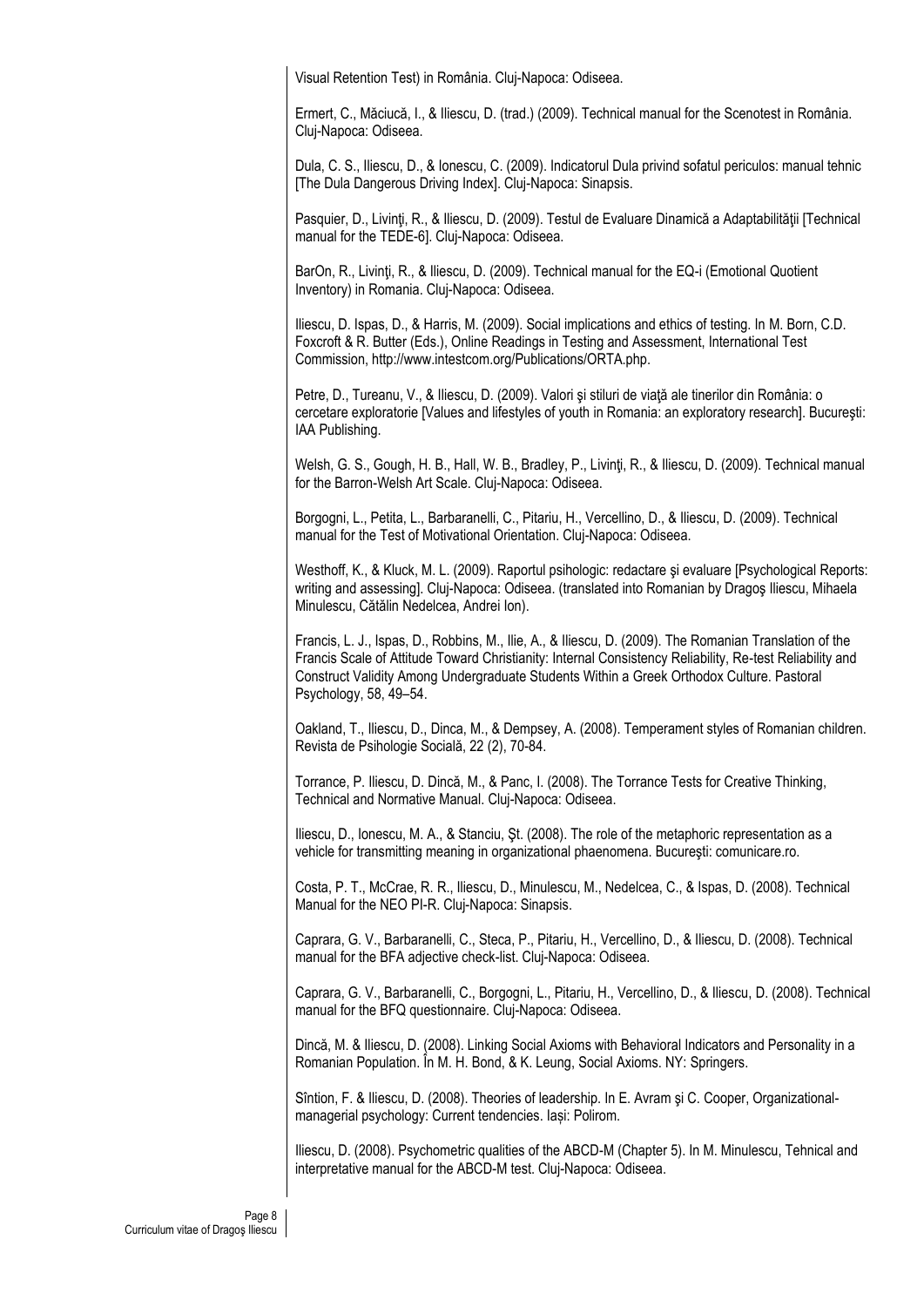Iliescu, D. (2008). Statistical data and norming of the ABCD-M (Chapter 4). In M. Minulescu, Tehnical and interpretative manual for the ABCD-M test. Cluj-Napoca: Odiseea.

Fleishman, E., Pitariu, H., Iliescu, D., & Coldea, D. (2008). Handbook of Human Abilities. Cluj-Napoca: Odiseea.

Jackson, D. N., Iliescu, D., & Glinţă, F. (2008). MAB – The Multidimensional Aptitude Battery, Second Edition: Tehnical and interpretative manual. Cluj-Napoca: Odiseea.

Naglieri, J. A., Bardos, A. N., Iliescu, D., & Livinţi, R. (2008). GAMA – General Ability Measure for Adults: Tehnical and interpretative manual. Cluj-Napoca: Odiseea.

Eysenck, H. J., Eysenck, S. B. G., Pitariu, H., Iliescu, D., & Băban, A. (2008). The Eysenck Adult Personality Scales: Tehnical and interpretative manual. Cluj-Napoca: Odiseea.

Schuler, H., Thornton, G. C., Frintrup, A., Miclăuş, L., & Iliescu, D. (2007). Achievement Motivation Inventory: Tehnical and interpretative manual. Cluj-Napoca: Odiseea.

Jackson, D., Iliescu, D., & Livinți, R. (2007). Jackson Vocational Interest Survey: Tehnical and interpretative manual. Cluj-Napoca: Odiseea.

Tureanu, V., & Iliescu, D. (2007). Segmentation of Public Perceptions on Romania's Accession to the EU, Operant Subjectivity, 29 (1/2), 1-26.

Iliescu, D., & Tureanu, V. (2007). Metaphorical Representations of the HR Consultant, Operant Subjectivity, 29 (1/2), 27-57.

Sîntion, F., & Iliescu, D. (2007). Teorii ale leadershipului. Cluj-Napoca: Sinapsis.

Bass, B. M., Avolio, B. J., Iliescu, D., Beldean, F., & Sîntion, F. (2007). Technical and interpretative manual of the MLQ, Multifactor Leadership Questionnaire. Cluj-Napoca: Sinapsis.

Iliescu, D., Ispas, D., & Ilie, A. (2007). Industrial-Organizational Psychology in Romania. The Industrial-Organizational Psychologist, 45 (1), 71-76.

Iliescu, D., Beldean, F., & Mocanu, R. (2007). Chestionarul multifactorial de leadership MLQ – Date preliminare pentru România [Preliminary data on the MLQ in Romania], Psihologia Resurselor Umane, 6(1), 47-63.

Oakland. D., Glutting, J., Horton, C., Iliescu, D., & Dincă, M. (2007). Inventarul Stilurilor de Învăţare (LSI, Learning Styles Inventory): Manual tehnic şi interpretativ [LSI Test manual]. Cluj-Napoca: Odiseea.

Fahrenberg, J., Hampel, R., Selg, H., Pitariu, H. P., & Iliescu, D. (2007). Inventarul de Personalitate Freiburger (FPI, Freiburger Personlichkeitsinventar): Manual tehnic şi interpretativ [FPI Test manual]. Cluj-Napoca: Odiseea.

Iliescu, D., Ispas, A., & Ilie, A., (2007). Psychology in Romania, The Psychologist, 20 (1), 34-35.

Iliescu, D., & Glinţă, F. (2006). Type A Behavior through the tainted lenses of a personologist, Psihologia Resurselor Umane, 4 (2), 27-37.

Spielberger, C., Pitariu, H., & Iliescu, D. (2006). Inventarul STAXI-2: Manual tehnic şi interpretativ [STAXI-2 Technical manual]. Cluj-Napoca: Odiseea.

Iliescu, D., Nedelcea, C., & Minulescu, M. (2006). Noi alternative în evaluarea personalităţii: NPQ – Chestionarul Nonverbal de Personalitate, Adaptare și etalonare la populația României [Indigenization] and norming of the NPQ in Romania], Psihologia Resurselor Umane, 4 (1), 49-61.

Gough, H., Pitariu, H, Iliescu, D., Tureanu, V. & Peleaşă, C. (2006). Inventarul Psihologic California: Monografie [A CPI monography]. Bucureşti: PsihoCover.

Fleishman, E., Pitariu, H, Iliescu, D. & Coldea, D. (2006). Fleishman Job Analysis Survey: Scale de evaluare si ghid de administrare [FJAS: Evaluation scales and administrator's guide]. Bucureşti: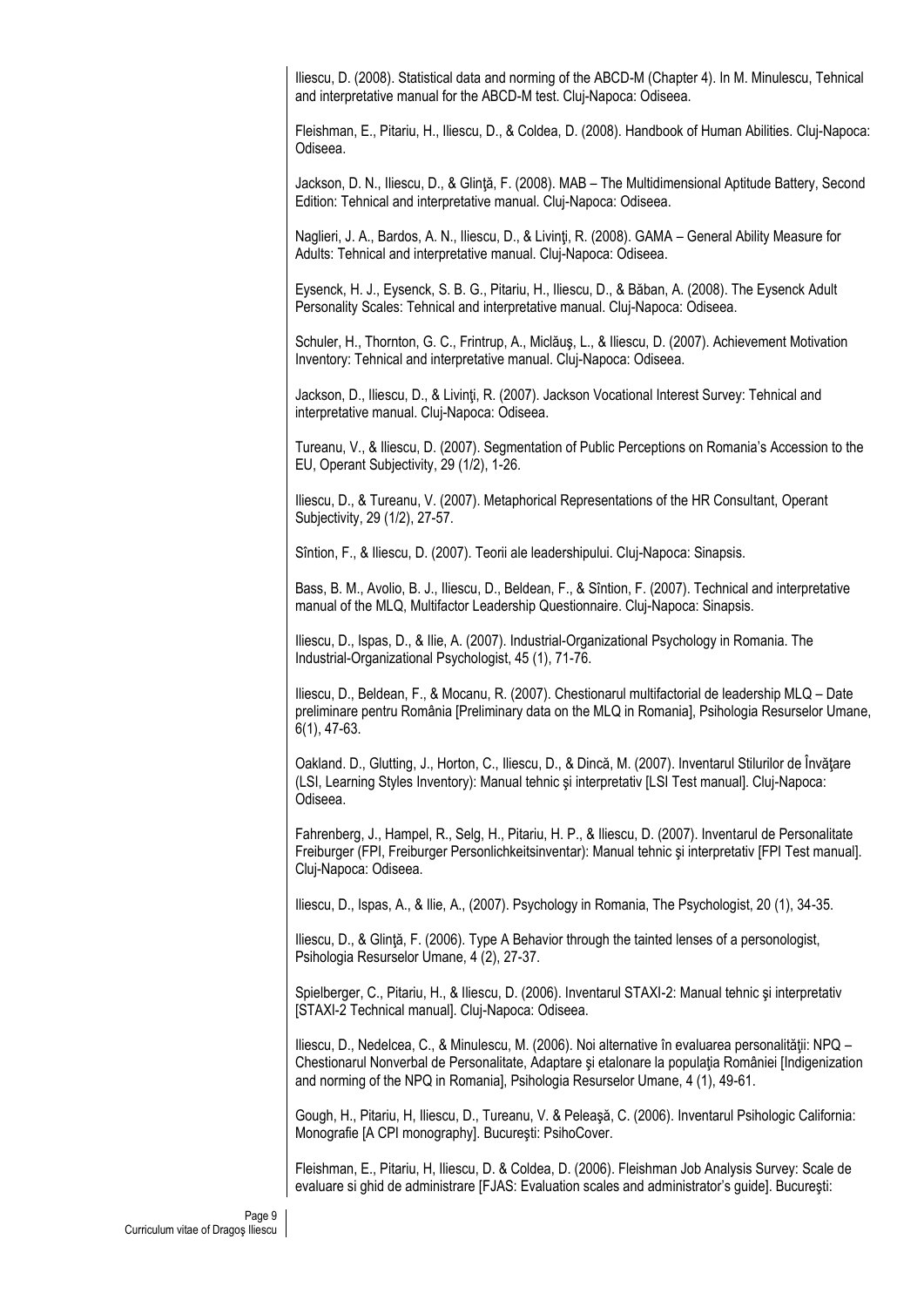|                                               | PsihoCover.                                                                                                                                                                                                                                                                                                                                                            |
|-----------------------------------------------|------------------------------------------------------------------------------------------------------------------------------------------------------------------------------------------------------------------------------------------------------------------------------------------------------------------------------------------------------------------------|
|                                               | Jackson, D. N., Mavrogiannis-Gray, A., Iliescu, D. & Tânculescu, L. (2005). Survey of Work Styles:<br>Manual tehnic și interpretativ [SWS: Test manual]. București: PsihoCover.                                                                                                                                                                                        |
|                                               | Paunonen, S. V., Jackson, D. N., Ashton, M. C., Iliescu, D., Nedelcea, C. & Minulescu, M. (2005).<br>Chestionarul Nonverbal de Personalitate [The Nonverbal Personality Inventory]. București:<br>PsihoCover.                                                                                                                                                          |
|                                               | Iliescu, D., Tureanu, V., Stoian, D., Filimon, M., Păunescu, M., Trandafir, V., & Haralambie, A. (2005).<br>Metaphorical representations of the consultancy and the consultant in Romania. In European Journal<br>of Psychology, vol. 1., nr. 2. [online at http:// www. ejop. org/ archives/ 2005/ 11/ metaphorical_re_1.<br>html].                                   |
|                                               | Iliescu, D. (2005). Inovativitatea metodologică în studiul organizațional. Folosirea modelelor mentale<br>[Methodological innovativity in organizational studies. Using mental models], Psihologie<br>Organizațională, nr. 2.                                                                                                                                          |
|                                               | Petre, D. & Iliescu, D. (2005). Psihologia reclamei [Advertising psychology]. București: comunicare.ro.                                                                                                                                                                                                                                                                |
|                                               | Iliescu, D. (2005). Metodologia Q [Q Methodology]. București: comunicare.ro.                                                                                                                                                                                                                                                                                           |
|                                               | Iliescu, D. & Tânculescu, L. (2005). Metodologia Q în selecția de personal bazată pe evaluarea<br>potrivirii angajatilor prospectivi cu profilul cultural organizational [Q Methodology in personnel selection<br>procedures based on valuegraphical matching of prospective employees with the organizational<br>culture], Psihologia Resurselor Umane, 3 (2), 47-54. |
|                                               | Iliescu, D. & Boroș, S. (2005). Mapping Organizational Identification: The Self-concept from<br>Laboratory Studies to Field, Psihologia Resurselor Umane, 3 (1), 41-50.                                                                                                                                                                                                |
|                                               | Iliescu, D. (2004). Conflictul, ambiguitatea și supraîncărcarea de rol ca predictori ai comportamentelor<br>negative de control al stressului ocupational [Role conflict, ambiguity and overload as predictors of<br>negative occupational stress control behaviors], Psihologia Resurselor Umane, 2 (2), 34-41.                                                       |
|                                               | Pitariu, H. & Iliescu, D. (2004). Inventarul Psihologic California - CPI260-Ro [Romanian adaptation of<br>the California Psychological Inventory], Psihologia Resurselor Umane, 2 (1), 40-49.                                                                                                                                                                          |
|                                               | Iliescu, D. & Petre, D. (2004). Psihologia consumatorului [Consumer psychology]. București:<br>comunicare.ro.                                                                                                                                                                                                                                                          |
|                                               | Iliescu, D. (2004). California Q, Psihologia Resurselor Umane, 2(1), 30-39.                                                                                                                                                                                                                                                                                            |
| Papers presented at scientific<br>conferences | Iliescu, D. (2018, July). The Impact of Tests in Practice and Policy: What Will the Future Bring.<br>Presidential address given at the 11th Conference of the International Test Commission, Montreal,<br>Canada.                                                                                                                                                      |
|                                               | Iliescu, D. (2018, July). Personality assessment in high-stake settings. Presented at the 11th<br>Conference of the International Test Commission, Montreal, Canada.                                                                                                                                                                                                   |
|                                               | Iliescu, D. (2018, July). On the equivalence of measurement instruments across languages and<br>cultures: Between ignorance and half-hearted acceptance. Invited keynote address given at the 29th<br>International Congress of Applied Psychology, Montreal, Canada.                                                                                                  |
|                                               | Iliescu, D. (2018, July). The applicability of the International Project on Competence in Psychology in<br>Eastern Europe. Presented at the 29th International Congress of Applied Psychology, Montreal,<br>Canada.                                                                                                                                                    |
|                                               | Iliescu, D. (2018, May). About utility and impact in policies. Invited keynote address presented at the<br>18th Conference of the Romanian Association for Industrial and Organizational Psychology,<br>Constanta, May 2018.                                                                                                                                           |
|                                               | Iliescu, D. (2017, July). Content and impact of the International Declaration on Competence in<br>Professional Psychology. Paper presented at the 15th European Congress of Psychology,                                                                                                                                                                                |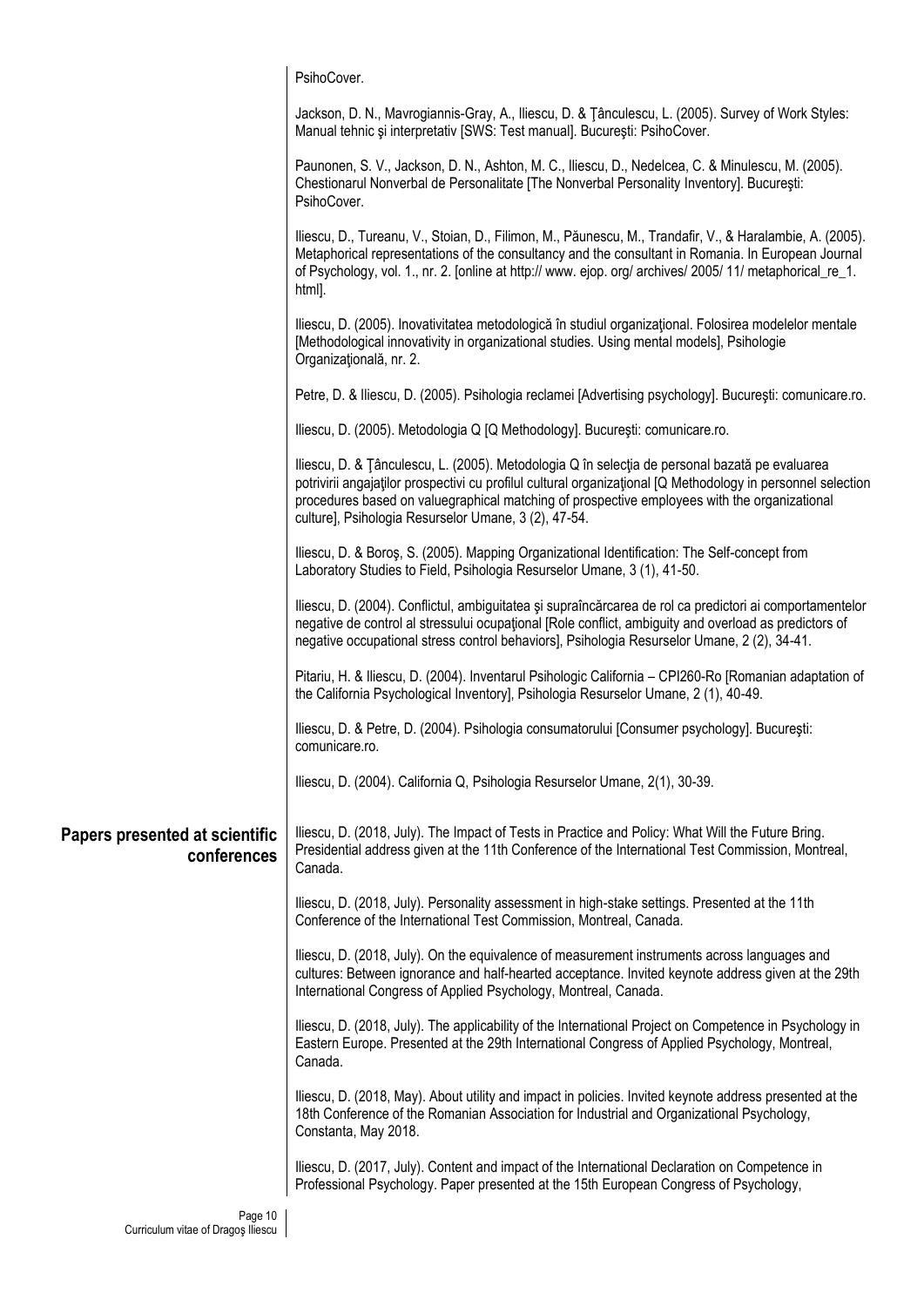Amsterdam, The Netherlands.

Iliescu., D., Ispas, D., Ilie, A., & Petrus, A. (2017, May). The Increment of the Dark Triad over Big Five Traits in the Prediction of Job Performance. Paper presented at the 18th Congress of the European Association of Work and Organizational Psychology, Dublin, Ireland.

Huber, A., Ilie, A., Ispas, D., Iliescu, D., & Askew, K. (2017, April). Person-Organization Fit and CWB via Engagement and Work Motives. Paper presented at the Annual Meeting of the Society for Industrial and Organizational Psychology, Orlando, FL.

Deering, T., Nguyen, D., Ispas, D., Ilie, A. & Iliescu, D. (2017, April). Vocational Interests: Age and Sex-Based Differential Prediction of Job Performance. Paper presented at the Illinois State University Graduate Research Symposium.

Huber, A., Ilie, A., Ispas, D., & Iliescu, D. (2017, April). Person-Organization Fit and CWB via Engagement and Work Motives. Paper presented at the Illinois State University Graduate Research Symposium.

Dill, K., Ilie, A., Ispas, D., & Iliescu, D. (2017, April). The Influence of Individual Characteristics on Work-Family Balance and Facilitation. Paper presented at the Illinois State University Graduate Research Symposium.

Iliescu, D. (2016, July). The International Project on Competence in Psychology (IPCP). Paper presented at the 31st International Congress of Psychology, Yokohama, Japan.

Iliescu, D. (2016, July). The ITC Guidelines on Test Use and ITC Guidelines on Computer-Based and Internet-delivered. Paper presented at the 31st International Congress of Psychology, Yokohama, Japan.

Popa, M., & Iliescu, D. (2016, July). Common Method Variance: Illustration for the Big-Five markers extracted from the Romanian IPIP survey. Paper presented at the 18th European Conference on Personality, Timisoara, Romania.

Iliescu, D. (2016, July). Ethical Dilemmas Related to Assessment, Testing and Selection. Symposium presentation (together with Avi Allalouf, Kadriye Ercikan, Helen Baron, Dragos Iliescu, Serge Lacroix, Stephen Sireci) at the 10th Conference of the International Test Commission, Vancouver, Canada.

Ilie, A., Archos, H.C., White, E., Ispas, D., Iliescu, D., & Askew, K. (2016, April). Mindfulness in the relationship between workplace stressors and strains. Paper presented at the Annual Meeting of the Society for Industrial and Organizational Psychology, Anaheim, CA.

Iliescu, D., Sulea, C., Ispas, D., & Ilie, A. (2016, April). An adjectival approach in measuring wellbeing at the workplace. Paper presented at the 12th Conference of the European Academy of Occupational Health Psychology, Athens, Greece.

Tuser, A., Sulea, C., Iliescu, D., Ilie, A., Ispas, D. (2016, April). The effect of interpersonal mistreatment at work on employee health: A longitudinal study. Paper presented at the 12th Conference of the European Academy of Occupational Health Psychology, Athens, Greece.

Sulea, C., Fischmann, G., Iliescu, D. (2016, April). Timisoara Interpersonal Mistreatment at Work Inventory (TIMWI): The development and validation of a new instrument. Paper presented at the 12th Conference of the European Academy of Occupational Health Psychology, Athens, Greece.

Archos, H. C., White, E., Ilie, A., Ispas, D., & Iliescu, D. (2016, April). Mindfulness in the relationship between workplace stressors and strains. Paper presented at the Illinois State University Graduate Research Symposium.

Hume, H., Ilie, A., Ispas, D., & Iliescu, D. (2016, April). Incremental validity of emotional intelligence and grit for predicting academic performance. Paper presented at the Illinois State University Graduate Research Symposium.

Iliescu, D. (2015, July). Test adaptation: Qualitative and Quantitative Approaches. Keynote address given at the 14<sup>th</sup> Congress of Methodology in the Social Sciences, Palma de Mallorca, Spain.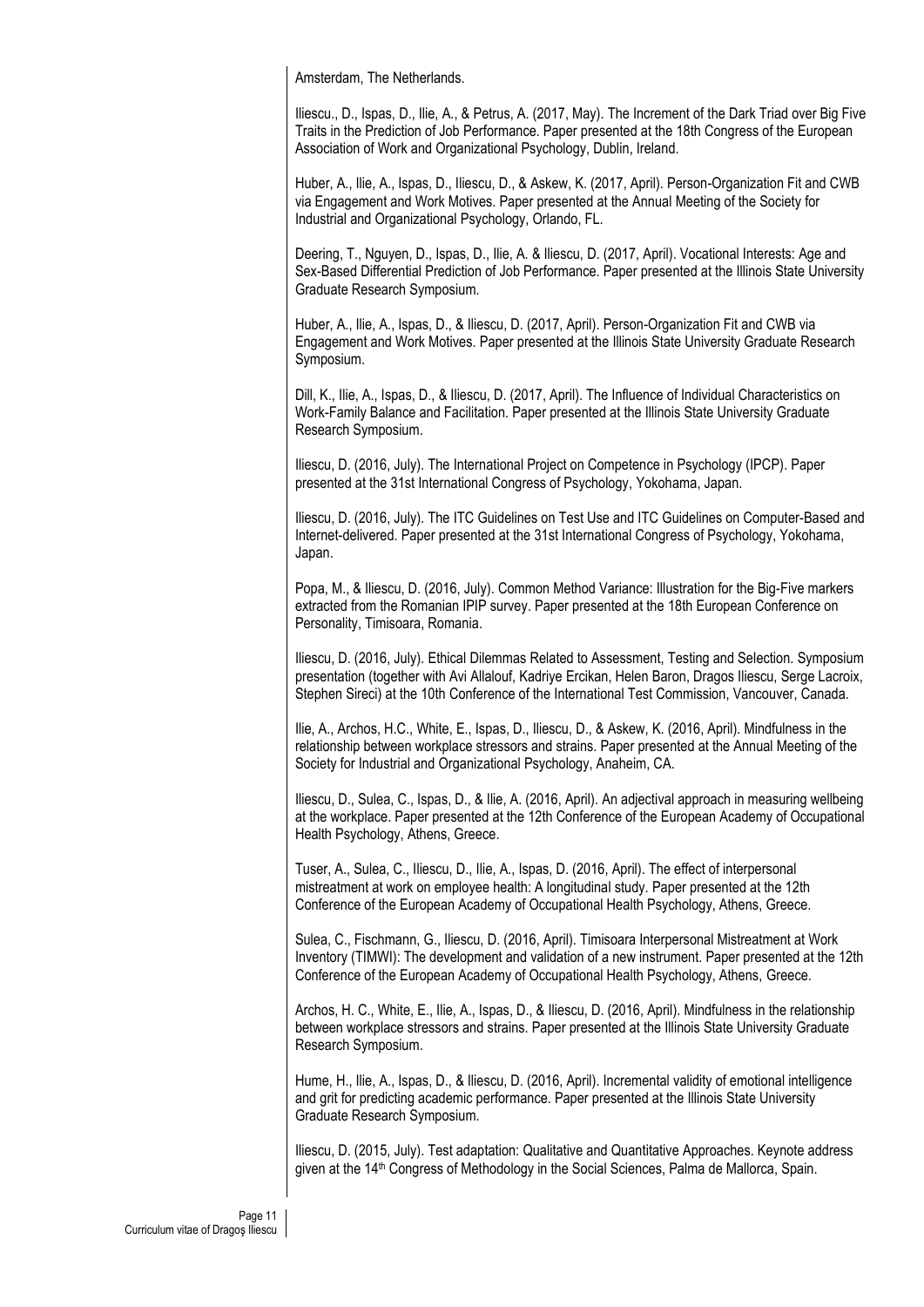Iliescu, D. (2015, July). The Impact of the ITC Guidelines on Psychological Assessment. Symposium convened at the 14<sup>th</sup> European Congress of Psychology, Milano, Italy.

Iliescu, D. (2015, June). International standards for psychological assessment. Keynote address given at the 4th Conference on Psychological Diagnosis of the Polish Psychological Association, Warszaw, Poland.

Iliescu, D. (2015, June). Competencies and Test User Qualifications for Psychologists. Paper presented at the 4th Conference on Psychological Diagnosis of the Polish Psychological Association, Warszaw, Poland.

De Witte, H., Fischmann, G., Vander Elst, T., Baillien, E., Sulea, C., & Iliescu, D. (2015, May). Job insecurity in Belgium and Romania: Comparison of level and associations with outcomes. Paper presented at the 17th European Congress of Work and Organizational Psychology, Oslo, Norway.

Iliescu, D., Ion, A., Ispas, D., & Ilie, A. (2015, May). Looking into platform-specific design for Computer-Based Testing. Paper presented at the 17th European Congress of Work and Organizational Psychology, Oslo, Norway.

Iliescu, D., Macsinga, I., Sulea, C., Fischmann, G., Vander Elst, T., & De Witte, H. (2015, May). The Five Factors as moderators between job insecurity and health: A vulnerability-stress perspective. Paper presented at the 17th European Congress of Work and Organizational Psychology, Oslo, Norway.

Ion, A., Ispas, D., Ilie, A., & Iliescu, D. (2015, May). The emic-etic approach to personality measurement in personnel selection. Paper presented at the 17th European Congress of Work and Organizational Psychology, Oslo, Norway.

Virga, D., & Iliescu, D. (2015, May). Acculturation as a moderator in the relationship between job insecurity and the wellbeing of migrating workforce. Paper presented at the 17th European Congress of Work and Organizational Psychology, Oslo, Norway.

Iliescu, D., & Ion, A. (2014, July). Psychometric properties of a measure of personality as a function of language literacy and test-taking motivation in an ethnically diverse sample. Paper presented at the 9th Conference of the International Test Commission, San Sebastian, Spain.

Iliescu, D. (2014, July). Adaptation of a measure of adaptive behavior in Romania. Paper presented at the 9th Conference of the International Test Commission, San Sebastian, Spain.

Iliescu, D. (2014, July). A quantitative segmentation of stakeholders' opinions about legal test usage. Paper presented at the 9th Conference of the International Test Commission, San Sebastian, Spain.

Iliescu, D. (2014, July). The ITC Guidelines as references for best practices in the domain of tests and testing. Paper presented at the 28th International Congress of Applied Psychology, Paris, France.

Fischmann, G., De Witte, H., Sulea, C., & Iliescu, D. (2014, April). Qualitative job insecurity and performance: A spiral effect. Paper presented at the 11th Conference of the European Academy of Occupational Health Psychology (EAOHP), London, UK.

Iliescu., D., Ispas, D., & Ilie, A. (2013, July). Personality, Wellbeing and Quality of Life. A comparison between Chinese working in Romania and Romanians, based on an emic-etic measure of personality. Paper presented at the 13th European Congress of Psychology, Stockholm, Sweden.

Iliescu., D., Ispas, D., Ilie, A., & Sulea, C. (2013, May). Impression Management and Objective Job Performance. Paper presented at the 16th Congress of the European Association of Work and Organizational Psychology, Munster, Germany.

Sulea, C., Vander Elst, T., Van Den Broeck, A., Fischmann, G., Iliescu, D., & De Witte, H. (2013, May). Qualitative job insecurity and counterproductive work behaviors: the mediating role of need frustration at work. Paper presented at the 16th Congress of the European Association of Work and Organizational, Munster, Germany.

Iliescu, D. (2013, May). The ITC Guidelines as references for best practices in the domain of tests and testing. Paper presented at the 16th Congress of the European Association of Work and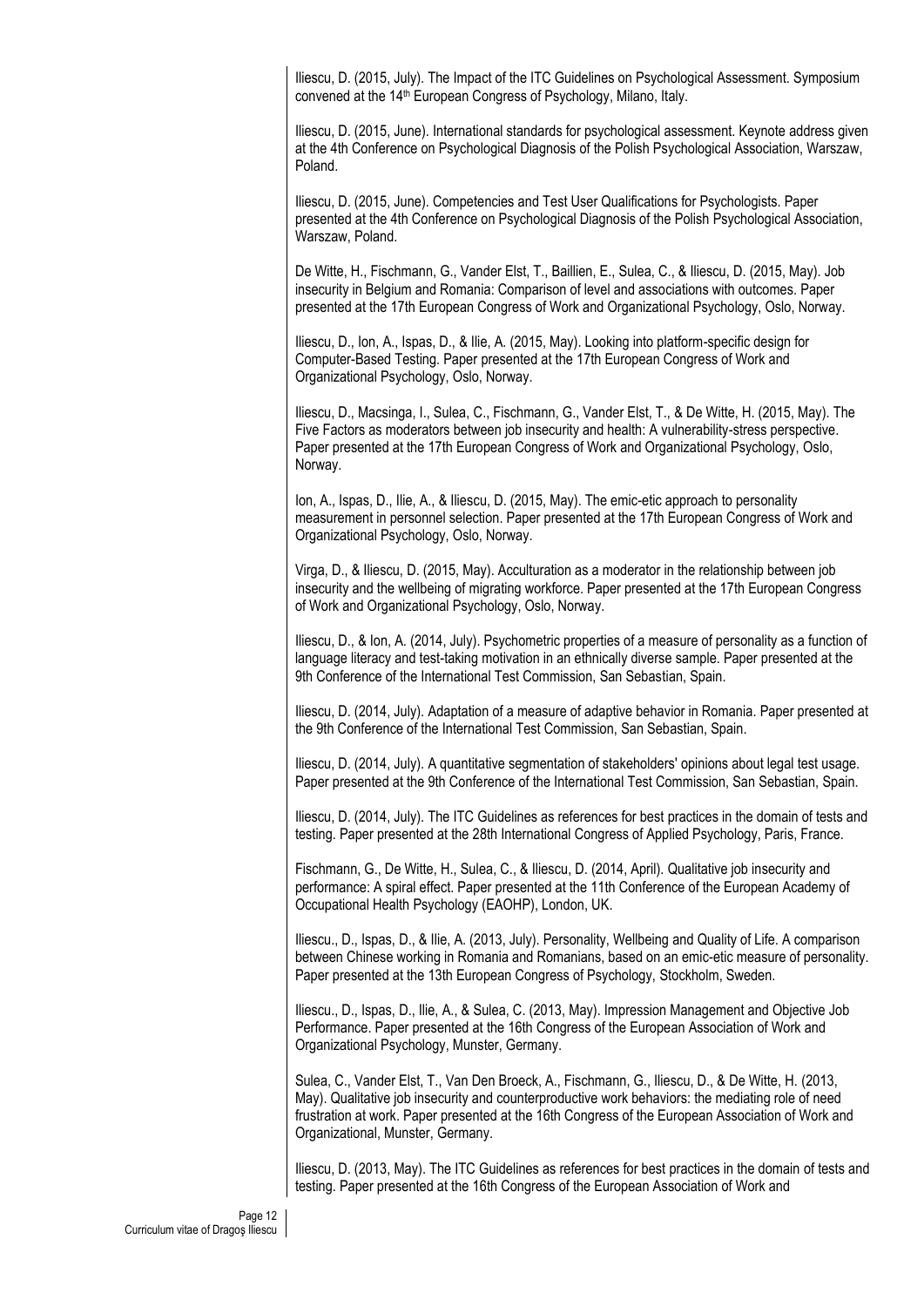Organizational, Munster, Germany.

Iliescu, D., Ilie, A., Ispas, D., & Salmonson, A. (2013, April). The emic-etic approach to personality measurement in personnel selection. Paper presented at the annual meeting of the Society of Industrial Organizational Psychology, Houston, TX.

Iliescu, D., Ispas, D., Sulea, C., & Ilie, A. (2013, April). Vocational Interests and Counterproductive Work Behaviors. Paper presented at the annual meeting of the Society of Industrial Organizational Psychology, Houston, TX.

Salmonson, A., Ispas, D., Ilie, A., & Iliescu, D. (2013, April). Examining the criterion-related validity of the achievement motivation inventory: a three sample study. Paper presented at the Illinois State University Graduate Research Symposium.

Morrison, J., Ispas, D., Ilie, A., & Iliescu, D. (2013, April). Moderators of the relationship between perceived employability and voluntary turnover. Paper presented at the Illinois State University Graduate Research Symposium.

Mihalcea, A., Iliescu, D., & Dinca, M. (2012, September). The Influence of Educational Level on Couple Relationships. Presented at the 2012 Psiworld Conference, Bucharest. Procedia - Social and Behavioral Sciences, 78, 41–45.

Ion, A., & Iliescu, D. (2012, July). Attitudes of Romanian psychologists on tests and test use. Presented at the 8th Conference of the International Test Commission, Amsterdam.

Iliescu, D. (2012, July). Drivers of demand in test usage in emerging countries. Presented at the 8th Conference of the International Test Commission, Amsterdam.

Iliescu, D. (2012, July). The Development of a Measure of Children's Temperament in Romania. Presented at the 8th Conference of the International Test Commission, Amsterdam.

Elosua, P., & Iliescu, D. (2012, July). Tests in Europe. Where we are and where we should to go. Presented at the 8th Conference of the International Test Commission, Amsterdam.

Iliescu, D., Ispas, D., Ilie, A. & Ion, A. (2012, July). Incremental validity of CPAI-2 for Romanian and Chinese workers in Romania. Presented at the 8th Conference of the International Test Commission, Amsterdam.

Iliescu, D., Ion, A., Ispas, D., & Ilie, A. (2012, July). Equivalence of online and paper-and-pencil forms for 3 tests in Romania. Presented at the 8th Conference of the International Test Commission, Amsterdam.

Ilie, A., Ispas, D., Iliescu, D., Askew, K., Rohlfs, J., & Whalen, K. (2012, April). A psychometric analysis of the Romanian NEO PI-R. Paper presented at the annual meeting of the Society of Industrial Organizational Psychology, San Diego, CA.

Taşcu, A., Iliescu, D., & Avram, E. (2011). Adapting and implementing the Wisconsin Card Sorting Test in Romania. A look at the clinical data. PSIWORLD 2011 Procedia - Social and Behavioral Sciences, 33, 1022-1026.

Elosua, P., & Iliescu, D. (2011, July). Validity in Psychological Testing. Where We Are and Where We Should Go. Paper presented at the 12th European Congress of Psychology, Istanbul, July 2011.

Iliescu, D., Ilie, A., & Ispas, D. (2011, July). The CPAI-2 as a measure of emotional intelligence and psychological wellbeing in Romania. Paper presented at the 12th European Congress of Psychology, Istanbul, July 2011.

Iliescu, D., Ilie, A., Ispas, D., & Ion, A. (2011, July). Attitudes towards tests and testing in Romania. Paper presented at the 12th European Congress of Psychology, Istanbul, July 2011.

Iliescu, D. (2011, April). On the predictive validity of personality measures. Paper presented at the 11th Conference of the Romanian Association for Industrial and Organizational Psychology, Bucharest, April 2011.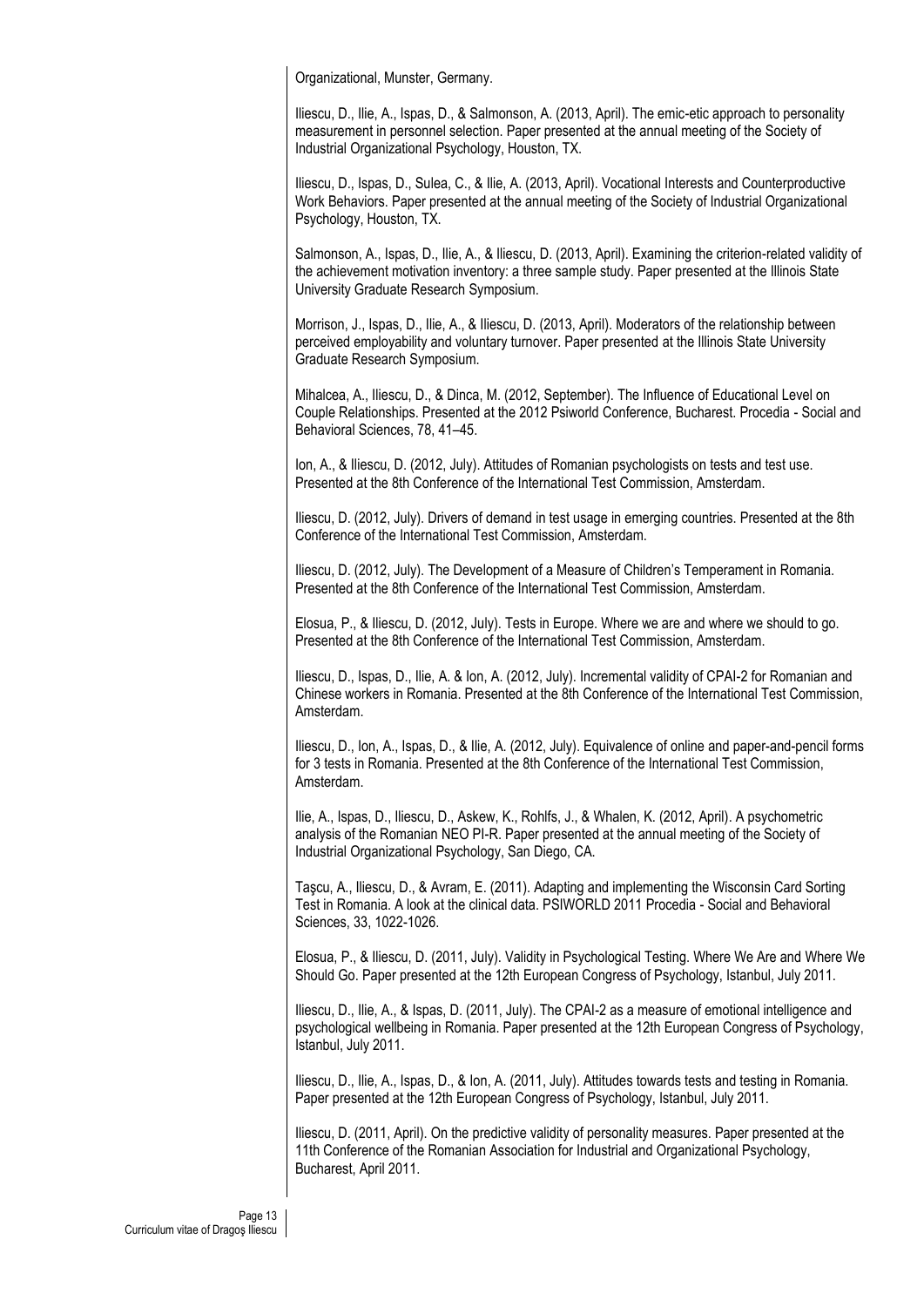Iliescu, D., Ispas, D., & Ilie, A. (2011, April). Examining the validity of the Romanian version of the Mayer-Salovey-Caruso Emotional Intelligence Test. Paper presented at the 11th Conference of the Romanian Association for Industrial and Organizational Psychology, Bucharest, April 2011.

Askew, K., Ilie, A., Ispas, D. & Iliescu, D. (2011, August). Differential Item Functioning in the GAMA Analogies Subscale. Paper presented at the annual meeting of the American Psychological Association, Washington, DC.

Lewis, R., Carswell, J., Ilic, T., Iliescu, D., & Pepper, S. (2011, April). Risks for Leader Derailment: A Unique Contribution Beyond Full-Range Leadership? Paper presented at the annual meeting of the Society of Industrial Organizational Psychology, Chicago, IL.

Iliescu, D., Ilie, A., Ispas, D., & Rossi, M.E. (2011, April). Criterion related validity of the Employee Screening Questionnaire. Paper presented at the annual meeting of the Society of Industrial Organizational Psychology, Chicago, IL.

Ispas, D., Ilie, A., Johnson, R.E., & Iliescu, D. (2011, April). Rater motivation in validation studies. Paper presented at the annual meeting of the Society of Industrial Organizational Psychology, Chicago, IL.

Vercellino, D., & Iliescu, D. (2010, November). Lay representations of occupational stress in the Romanian culture. Presented at the Conference Globalization and Changing Patterns in the Public Sphere, Bucharest, November 2010.

Stănescu, D., & Iliescu, D. (2010, September). "Veo veo, que ves?" An exploratory study on the relationship between emotional intelligence and the decoding of nonverbal behavior. Presented at the 5th Conference of the Romanian Psychological Association (APR), Iaşi, September 2010.

Iliescu, D., Vercellino. D, & Ion, A. (2010, September). Construct and measurement equivalence for the Romanian version of the MSCEIT (Mayer-Salovey-Caruso Emotional Intelligence Test). Presented at the 5th Conference of the Romanian Psychological Association (APR), Iaşi, September 2010.

Dincă, M., Iliescu, D., & Mihalcea, A. (2010, September). Adjustment of Couples and Intelligence. Presented at the 24th European Health Psychology Conference, Cluj-Napoca, September 2010.

Iliescu, D., & Stanescu, D. (2010, September). The relationship of occupational stress, work values, job characteristics, organizational citizenship behavior and motivation in a Romanian sample. Presented at the 24th European Health Psychology Conference, Cluj-Napoca, September 2010.

Iliescu, D., & Ion, A. (2010, July). The CPAI-2 as a predictor of leadership behaviors and outcomes in Romania. Presented at the 7th Conference of the International Test Commission, Hong Kong, July 2010.

Iliescu, D. (2010, July). Pitfalls and successes in creating a new testing environment in an East-European culture. Presented at the International Congress of Psychology, Melbourne, July 2010.

Iliescu, D. (2010, July). Test development and use in South-Eastern Europe. Presented at the International Congress of Psychology, Melbourne, July 2010.

Iliescu, D., & Vercellino, D. (2010, July). Psychological Assessment in Romania. Presented at the International Congress of Psychology, Melbourne, July 2010.

Iliescu, D., & Dincă, M. (2010, July). Validating Predictions for Children's Temperament Styles. Presented at the International Congress of Psychology, Melbourne, July 2010.

Iliescu, D., & Ion, A. (2010, April). Modelarea nonliniară a diagramei criteriu-predictor într-o situaţie de selectie profesională [Nonlinear modelling of the criterion-predictor diagram în a professional selection situation]. Presented at the National Conference of the Romanian Association of Industrial and Organizational Psychology, Bucharest, April 2010.

Iliescu, D., & Vercellino, D. (2010, April). Validitatea incrementală a BFQ fată de interviu, CV și abilități cognitive, într-un sistem de selectie profesională [Incremental validity of the BFQ over the interview, CV and cognitive abilities, in a professional selection system]. Presented at the National Conference of the Romanian Association of Industrial and Organizational Psychology, Bucharest, April 2010.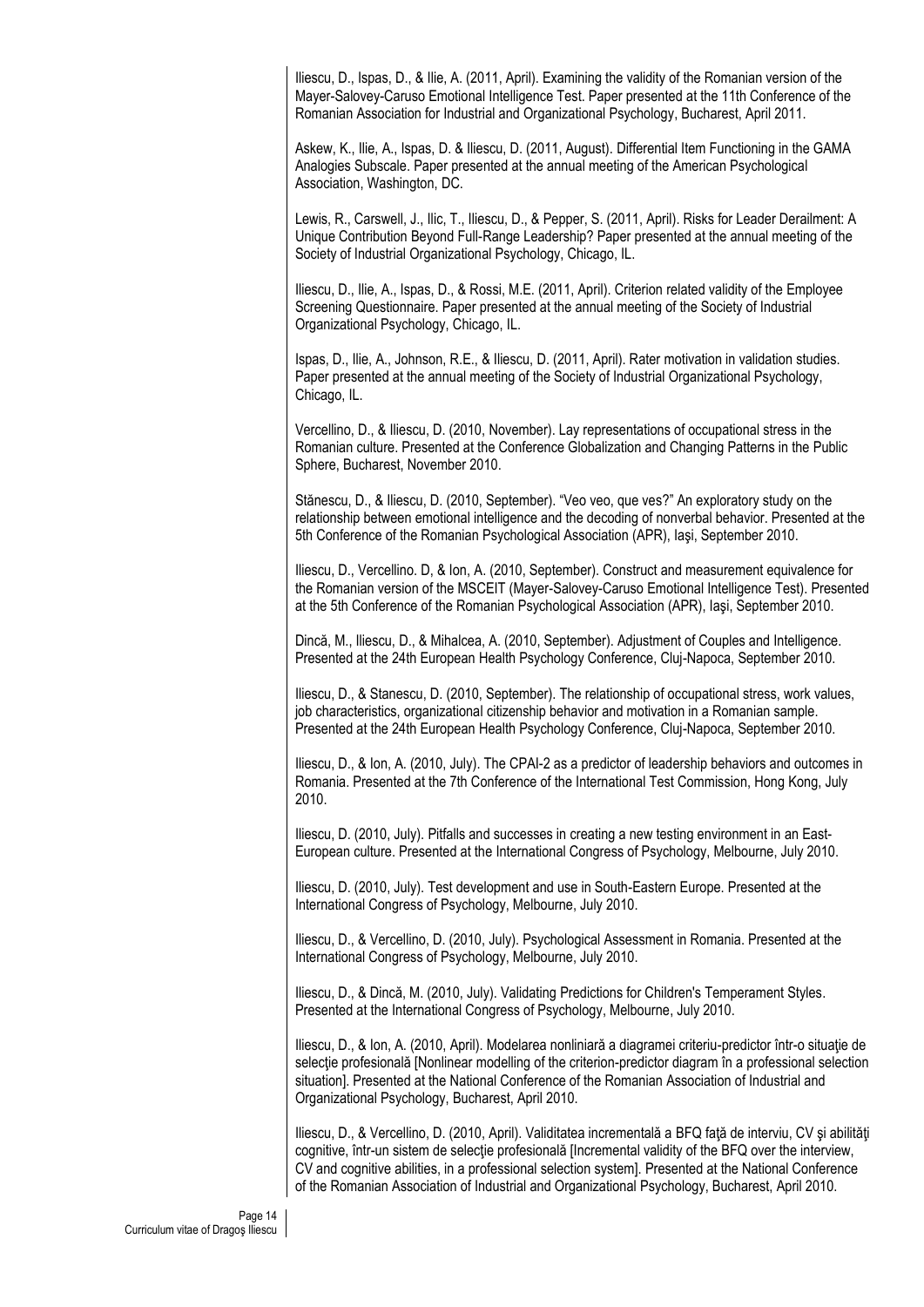Ispas, D., Ilie, A., Iliescu, D., Johnson, R.E., & Askew, K. (2010, April). Criterion-related validity of the General Mental Ability Measure for Adults. Paper presented at the annual meeting of the Society of Industrial Organizational Psychology, Atlanta, GA.

Ispas, D., Ilie, A., Johnson, R.E., Iliescu, D., & Borman, W.C. (2010, April). Participation in the Development of Performance Appraisal Systems: A Quasi-experiment. Paper presented at the annual meeting of the Society of Industrial Organizational Psychology, Atlanta, GA. Featured as a Top-Poster.

Ilie, A., Ispas, D., Penney, L.M., & Iliescu, D. (2010, April). Anger, Workplace Stressors and Counterproductive Work Behaviors: A Longitudinal Investigation. Paper presented at the annual meeting of the Society of Industrial Organizational Psychology, Atlanta, GA.

Pitariu, H., Iliescu, D. & Ion, A. (2009, November). Predictive validity of the CPI-260 as a measure of transformational leadership. Oral presentation presented at the South-East European Regional Conference of Psychology, Sofia.

Iliescu, D., & Pitariu, H. (2009, November). Psychometric performance of the Job Stress Survey in the Romanian context. Oral presentation presented at the South-East European Regional Conference of Psychology, Sofia.

Minulescu, M., & Iliescu, D. (2009, September). Emotional and cognitive intelligence as predictors of managerial efficiency. Paper presented at the 10th Conference of the European Association of Psychological Assessment, Ghent.

Minulescu, M., & Iliescu, D. (2009, September). Construct validation of projective drawing tests: tree, person, family. Poster presented at the 10th Conference of the European Association of Psychological Assessment, Ghent.

Ion, A., Iliescu, D., Nedelcea, C., & Ciorbea, I. (2009, September). Cultural Differences in Anxiety - A Comparison between Romanian and American Samples. Poster presented at the 10th Conference of the European Association of Psychological Assessment, Ghent.

Ciorbea, I., Nedelcea, C., Iliescu, D., & Ion, A. (2009, September). Cultural Adaptation of MAB-II in Romania. Re-examination of Psychometric Properties. Poster presented at the 10th Conference of the European Association of Psychological Assessment, Ghent.

Ion, A., & Iliescu, D. (2009, September). Exploring the factor structure of three big-five instruments in Romania. Poster presented at the 10th Conference of the European Association of Psychological Assessment, Ghent.

Nedelcea, C., Ciorbea, I., Iliescu, D., & Ion, A. (2009, September). Cultural differences in big-five instruments. Poster presented at the 10th Conference of the European Association of Psychological Assessment, Ghent.

Iliescu, D., Nedelcea, C., Ciorbea, I., & Ion, A. (2009, September). Validity of the Achievement Motivation Inventory in the Romanian context. Poster presented at the 10th Conference of the European Association of Psychological Assessment, Ghent.

Iliescu, D., & Ion, A. (2009, July). Psychometric Performance of the CPAI-2 as a Big Five Measure in the Romanian Context. Paper presented at the European Congress of Psychology, Oslo.

Rossi, M.E., Ispas, D., Iliescu, D., & Ilie, A. (2009, April). Investigating Gender DIF in the Romanian version of the CPI. Paper presented at the Annual Meeting of the Society for Industrial and Organizational Psychology.

Ispas, D., Ilie, A., & Iliescu, D. (2009, April). Fairness reactions to selection methods: A Romanian study. Paper presented at the Annual Meeting of the Society for Industrial and Organizational Psychology.

Dincă, M., & Iliescu, D. (2008). Temperament and social axioms in a Romanian sample. Presented at the Congress of Crosscultural Psychology, Bremen, July 2008.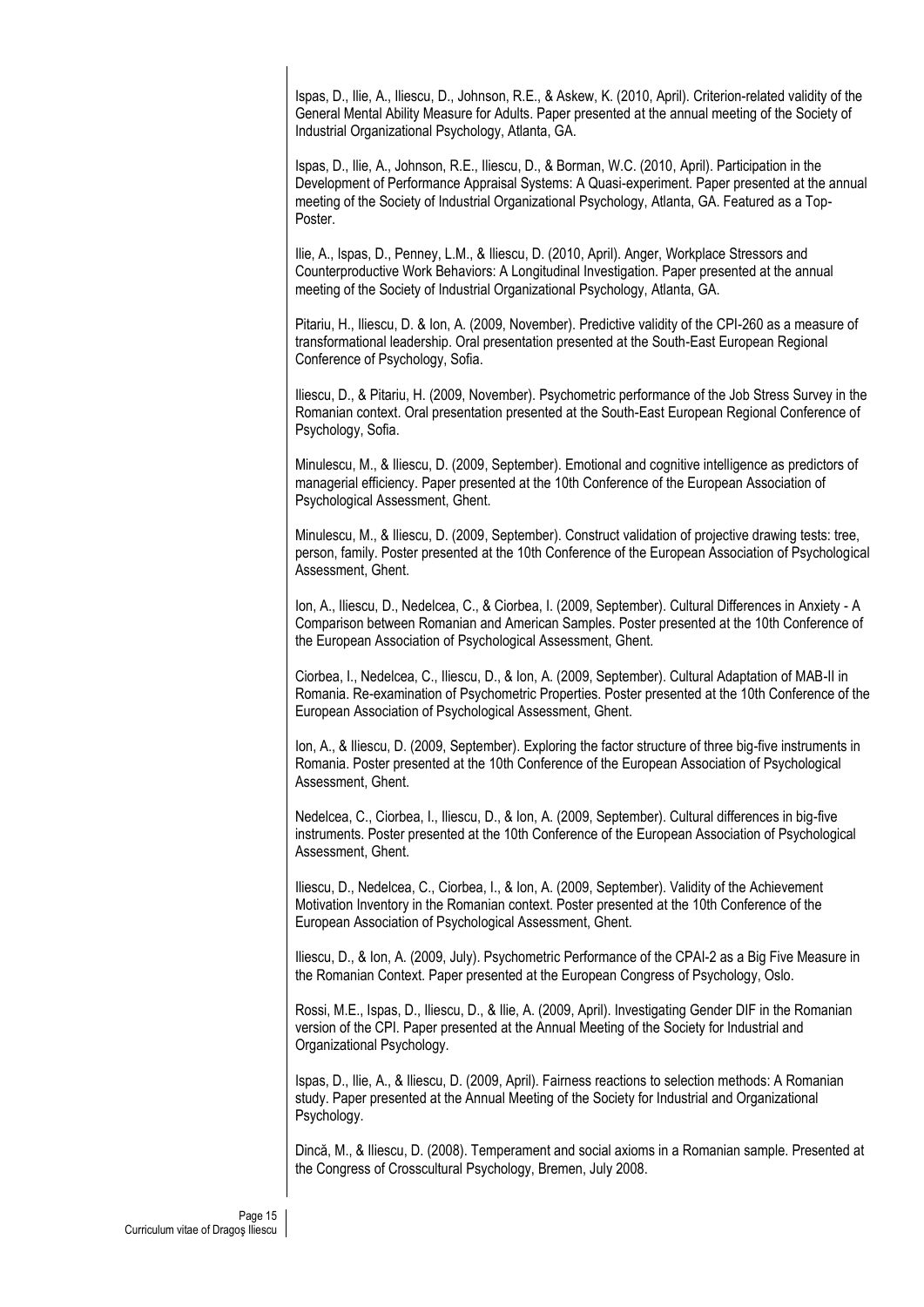Iliescu, D. (2008). Romanian psychologists' view on ethic test usage. Presented at the 29th International Congress of Psychology (ICP), Berlin, July 2008.

Iliescu, D. (2008). Skill vs. performance deficits in the ICF Framework, as captured by the BASC-2 in Romania. Presented at the 6th Conference of the International Test Commission, Liverpool, July 2008.

Minulescu, M, & Iliescu, D. (2008). Emotional and Cognitive Intelligences as Predictors of Managerial Performance. Presented at the APR Conference, May 2008.

Iliescu, D. (2008). Cultural Adaptation for Romania of the Achievement Motivation Inventory. Presented at the APR Conference, May 2008.

Ilie, A., Penney, L. M., & Iliescu, D. (2008). A Test of the Stressor-Emotion Model of Counterproductive Work Behaviors in Romania. Presented at the SIOP Conference, LA, April 2008.

Iliescu, D., & Dincă, M. (2007). Validational studies in the adaptation of the LSI to the romanian population. Presented at the National Conference of School and Educational Psychology, Oradea, October 2007.

Tureanu, V., & Iliescu, D. (2006). Correlates of Anger as personality trait with drivers' aggresive behavior leading to accidents. Presented ar the International Conference of Psychology at the University of Bucharest, Bucharest, October 2006.

Iliescu, D., & Tureanu, V. (2006). Personality indicators of the Type A Behavior Pattern. Presented ar the International Conference of Psychology at the University of Bucharest, Bucharest, October 2006.

Iliescu, D. (2006). Metaphorical representations of the HR consultant: A Q-methodological approach. Presented ar the Annual Conference of the International Society for the Scientific Study of Subjectivity, Trondheim, September 2006.

Dincă, M. & Iliescu, D. (2006). The Romanian adaptation and norming of the Social Axioms Survey. Presented at the Annual Conference of the International Association for Cross-Cultural Psychology, Spetses, July 2006.

Dincă, M. & Iliescu, D. (2006). Validation of the Romanian version of the Student Style Questionnaire. Presented at the Annual Conference of the International Association of Applied Psychology (IAAP), Athens, July 2006.

Iliescu, D., Dincă, M., & Dempsey, A. (2006). Challenges in the Romanian indigenization and norming of the Student Style Questionnaire. Presented at the Annual Conference of the International Test Comission (ITC), Bruxelles, July 2006.

Ţânculescu, L., & Iliescu, D. (2006). Traducerea, adaptarea, etalonarea si validarea SWS in România [Experimentation of the SWS in Romania]. Presented at the National Conference of Psychology, organized by the Romanian Psychological Association, Cluj-Napoca, May 2006.

Nedelcea, C., Iliescu, D., & Minulescu, M. (2006). Măsurarea personalităţii prin chestionare nonverbale. Experimentarea NPQ şi FF NPQ în România [Experimentation of the NPQ in Romania]. Presented at the National Conference of Psychology, organized by the Romanian Psychological Association, Cluj-Napoca, May 2006.

Iliescu, D. (2006). Traducerea, adaptarea, etalonarea si validarea FPI-R în România [Indigenization and norming of the FPI in Romania]. Presented at the National Conference of Psychology, organized by the Romanian Psychological Association, Cluj-Napoca, May 2006.

Mihalcea, A., Dinca, M., & Iliescu, D. (2006). Axiomele sociale: studiu pe un eşantion naţional [Social axioms: study on a national sample]. Presented at the National Conference of Psychology, organized by the Romanian Psychological Association, Cluj-Napoca, May 2006.

Iliescu, D. (2004). Probleme de fidelitate a măsurării. Detectarea erorilor introduse de alterarea voită a răspunsurilor din partea subiectilor [Problems of measurement reliability. Detection of voluntary altering of responses]. Presented at the National Conference of Psychology, organized by the Romanian Psychological Association, Călimăneşti, May 2004.